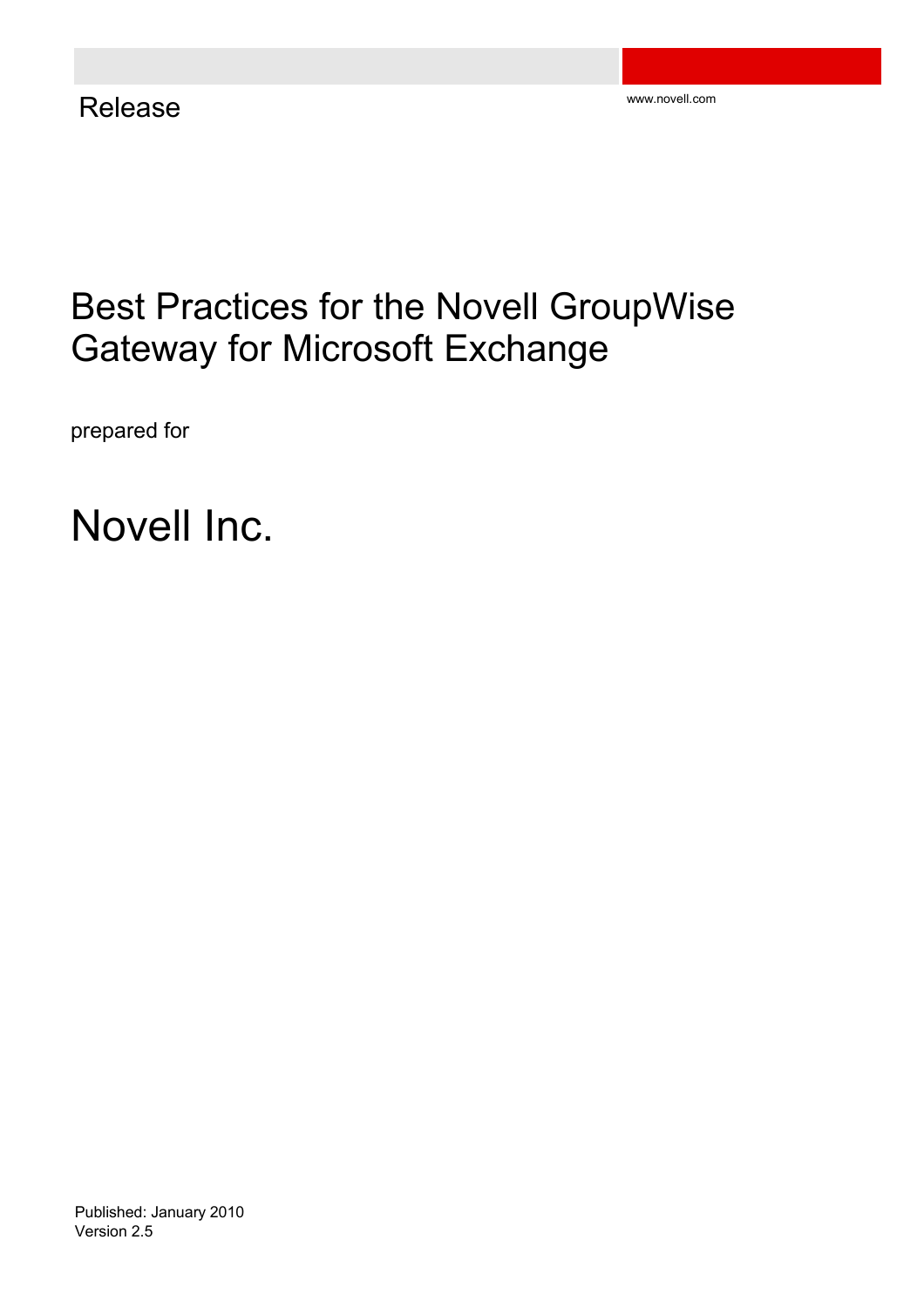Disclaimer Novell, Inc. makes no representations or warranties with respect to the contents or use of this document, and specifically disclaims any express or implied warranties of merchantability or fitness for any particular purpose.

Trademarks Novell is a registered trademark of Novell, Inc. in the United States and other countries.

\* All third-party trademarks are property of their respective owner.

Copyright 2010 Novell, Inc. All rights reserved. No part of this publication may be reproduced, photocopied, stored on a retrieval system, or transmitted without the express written consent of Novell, Inc.

Novell, Inc. 404 Wyman Street Waltham Massachusetts 02451 USA

Prepared By Edward J Hanley

Best Practices for the Novell GroupWise Gateway for Microsoft Exchange— Release January 2010 Statement of Work: n/a Novell Inc. Number: n/a Consultants: Edward J Hanley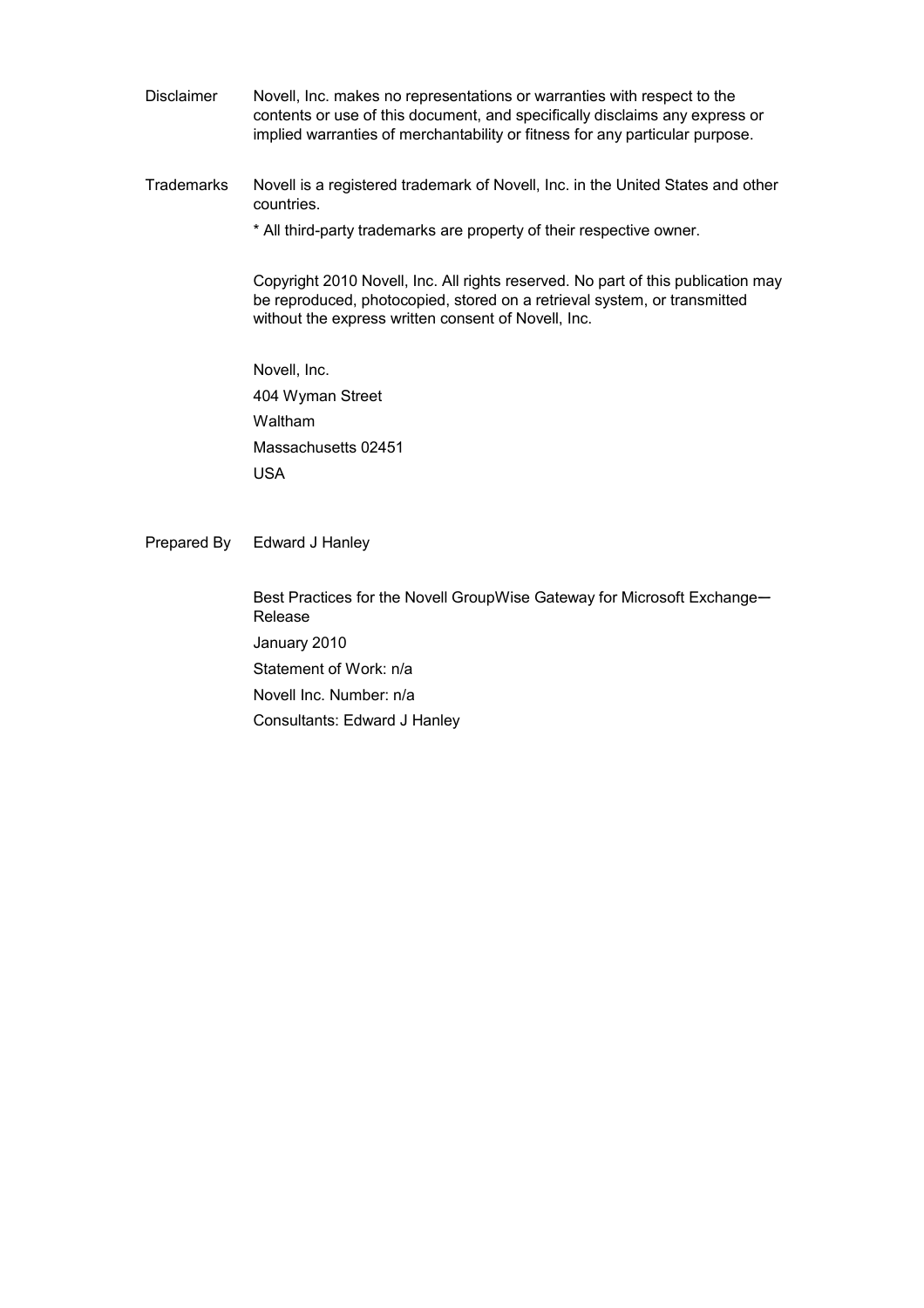# **Contents**

| 1.3.5 More Configuration after the gateway has run for the first time |
|-----------------------------------------------------------------------|
|                                                                       |
|                                                                       |
|                                                                       |
|                                                                       |
|                                                                       |
|                                                                       |
|                                                                       |
|                                                                       |
|                                                                       |
|                                                                       |
|                                                                       |
|                                                                       |
| 3                                                                     |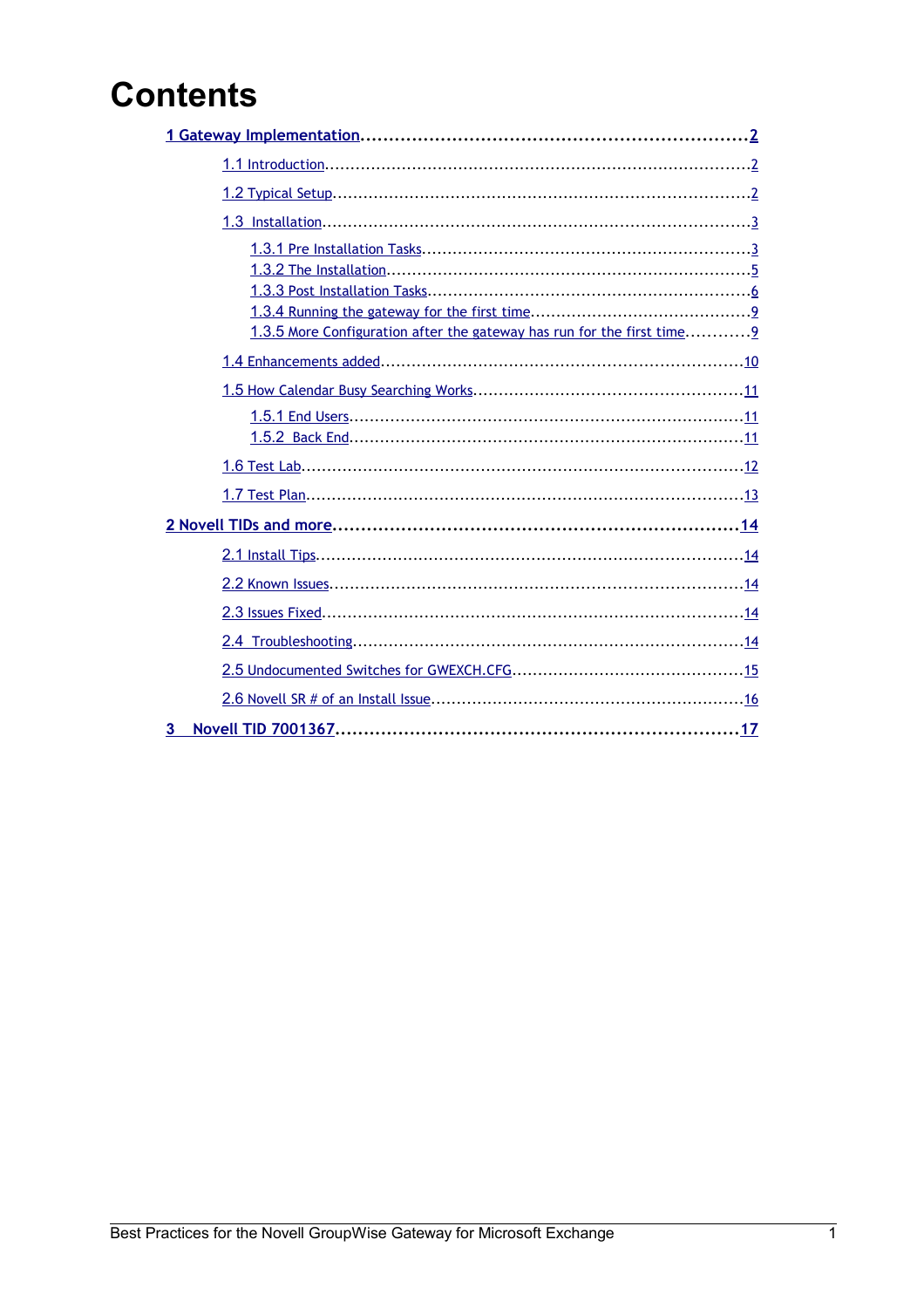# <span id="page-3-0"></span>**1 Gateway Implementation**

This document will explain the Novell best practice in implementing the Novell GroupWise (GW) Gateway for Microsoft Exchange. We will refer to this Novell GW Gateway for Microsoft Exchange as "the gateway" in this document from this point forward.

### <span id="page-3-2"></span>**1.1 Introduction**

The gateway is a Windows based solution that must run on a Microsoft Exchange server. As of August 2009, this gateway usually runs on a Microsoft Exchange 2003 server (Exchange 2007 server support has not been completed yet). The latest version of this gateway as of August 2009 is the

> "Hot Patch 1 for Novell GroupWise 7 Gateway SP2 for Microsoft Exchange" [http://download.novell.com/protected/Summary.jsp?buildid=O6S-YX-BrT8~](http://download.novell.com/protected/Summary.jsp?buildid=O6S-YX-BrT8) July 29, 2009

which has to be applied to the

"Novell GroupWise 7 Gateway SP2 for Microsoft Exchange" http://download.novell.com/Download?buildid=4U9q113q6q0~ May 7, 2007

Novell GroupWise v7 Gateway for Microsoft Exchange SP2 FTF dated July 14, 2008 then you apply one update FTF file of gwin.dll dated January 23, 2009

FTF = Field Test File

Note: This gateway is FREE from Novell.

Note: Hot patch 1 has new enhancements included that are used to implement this gateway in todays messaging environments. In section 2.3 is a list of enhancements that make up the July 14, 2008 gateway version along with the one updated January 23 2009 gwin.dll file.

# <span id="page-3-1"></span>**1.2 Typical Setup**

The typical setup of the Novell GroupWise Gateway for Microsoft Exchange is shown in the below diagram.



The Exchange messaging system is shown on the left side and the GroupWise messaging system is shown on the right side. A new Exchange 2003 server is installed to only run the gateway (shown in the middle).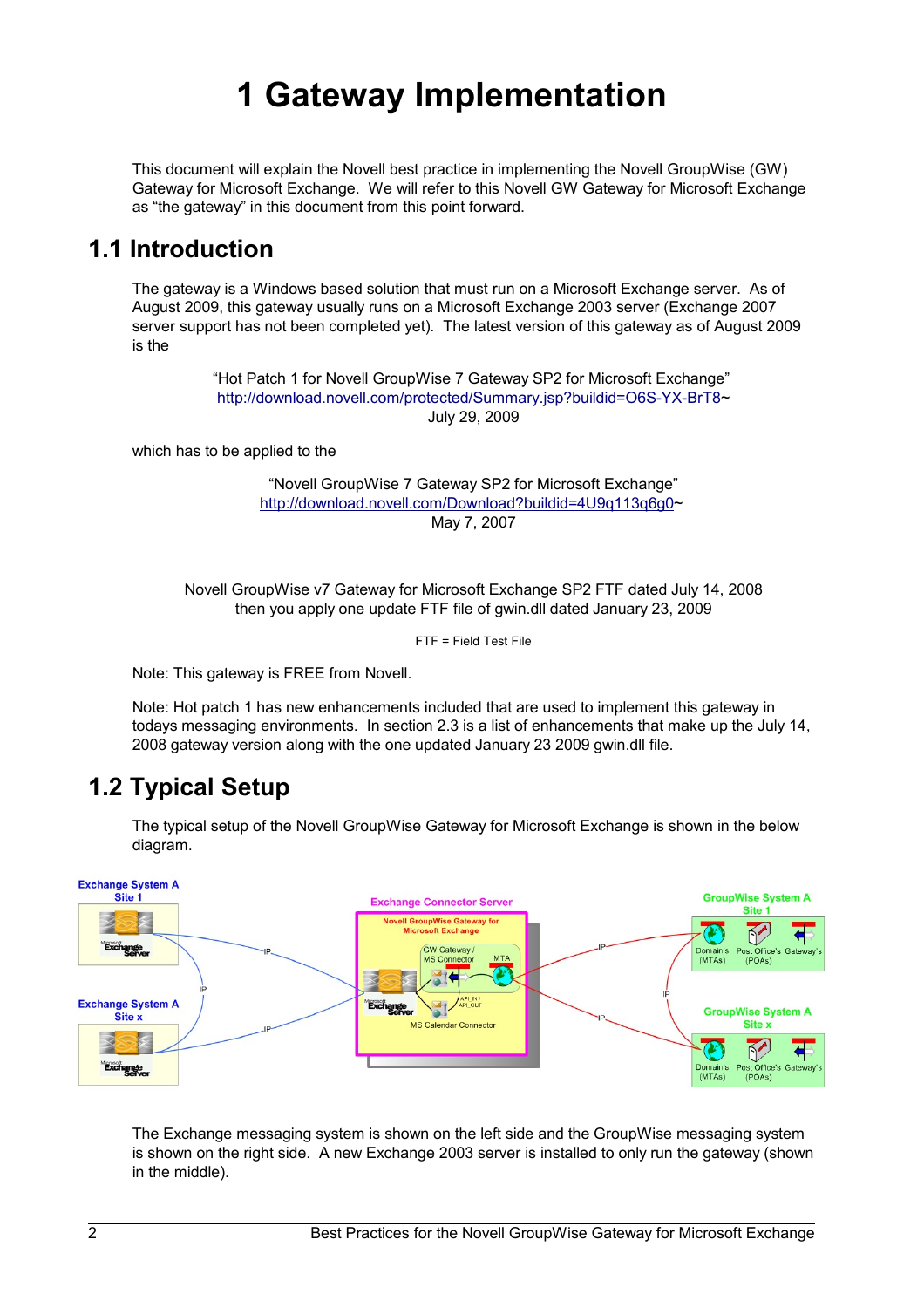This new Exchange server should be located closest to the Exchange messaging system as possible. The connection to the GroupWise system is 100% TCP/IP using the GroupWise MTA to MTA MTP (Message Transport Protocol, typically on IP port 7100) connection transport. Other IP Ports that are needed on this Exchange server to connect to the GroupWise messaging environment are:

|            | Port        |                                   | <b>Description</b>                                                                                     |
|------------|-------------|-----------------------------------|--------------------------------------------------------------------------------------------------------|
|            | 524         | $\sim$                            | Novell NCP (Novell Core Protocol) to Login Novell eDirectory<br>{only needed during installation}      |
| (optional) | 427         | $\blacksquare$                    | Novell SLP (Service Location Protocol) to Login Novell eDirectory<br>{only needed during installation} |
|            | 7100        |                                   | GroupWise MTP                                                                                          |
|            | 7180        | $\blacksquare$                    | GroupWise HTTP webconsole of MTA                                                                       |
| (optional) | 9855<br>161 | $\blacksquare$<br>$\qquad \qquad$ | GroupWise HTTP webconsole of GW gateway for Exchange<br>SNMP for MTA and Gateway                       |

Novell eDirectory connectivity over IP:

#### **NCP Requests - TCP 524**

TCP 524 - NCP Requests - Source port will be a high port (1024-65535)

UDP 524 - NCP for time synchronization - Source port will be a high port (1024-65535) If you are running in Pure IP mode and are not dependent on SLP for locating your servers, all communication will happen on this port. If you create an exception to allow a destination TCP port 524 coming in to the NetWare server and a source TCP port 524 going out from the NetWare server you will be covered. The actual source port used by the client making contact to the server will be a high port (1024-65535).

### **SLP Requests - TCP & UDP 427**

UDP 427 - SLP Requests - Source port will be the same (427)

TCP 427 - SLP Requests - Source port will be the same (427)

If you would like to locate your servers through SLP, then you will need to allow communication through TCP and UDP port 427. Both the source and destination will be port 427. The User Agent (UA) will contact the Service Agent (SA) or Directory Agent (DA) using a UDP packet. If the response is larger than one packet can hold then it will respond with as much formation as it can and set the overflow bit. The UA will then connect via TCP and will make the same request again to get the complete response.

Once the gateway is installed, a new Exchange addressing type of "GWISE" is defined within the Exchange system. Make sure the Exchange Recipient Policy has this GWISE address type enabled and has created this attribute on ALL Exchange mailboxes. If this does not occur, our gateway will not replicate any Exchange users into (DXIN) the GroupWise system. You most likely have to issue a **run** of the various Recipient Policies within the Exchange System Manager.

## <span id="page-4-1"></span>**1.3 Installation**

The installation of the gateway flows like this: You first have to do some pre-install tasks, the install itself, some post install tasks, then you run the gateway for the first time and finally some post first run configuration tasks.

### **1.3.1 Pre Installation Tasks**

<span id="page-4-0"></span>You MUST complete the tasks in this section PRIOR to running the gateway installation program on the Exchange server.

(1) Build an Exchange Server just to run this gateway Assumptions about this server: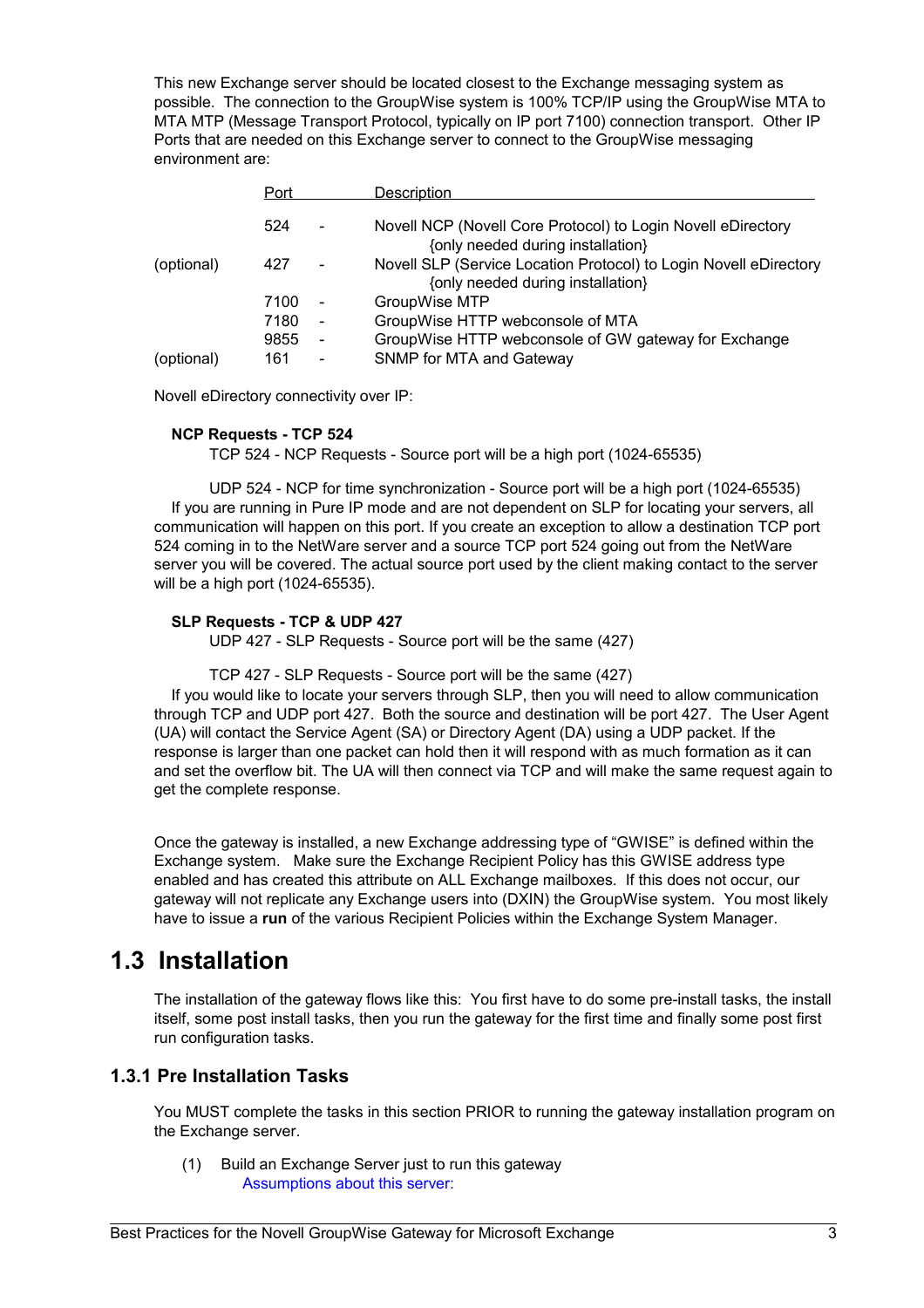Novell Client is installed Authenticated to eDirectory as admin (only needed during installation) ConsoleOne is installed with GW Snapin Active Directory Users and Computers is installed Authenticated to AD as new AD account "gwgatewayadmin" used to run this gateway Exchange System Manager is installed AdsiEdit is installed (possibly not needed)

- (2) Create a mailbox on this new Exchange server and test that this mailbox can send and receive email messages from all of the other Exchange Mailbox Servers in the production environment. This will test the Exchange **Routing** to make sure its setup correctly. If this basic routing is not correct, messages will start queuing up in outbound queues on this Exchange serve running our gateway. We do not want our gateway blamed for not sending messages destine to Exchange users when its an Exchange routing issue.
- (3) Open up any firewall IP Ports to allow access to the GroupWise environment
- (4) Make sure the Microsoft Search service is disabled on this server. If it is not, it WILL interfere with this gateway that we are installing where it will cause 8201 I/O errors with this gateway.

Symptom: You will see that the gateway would constantly loose connection with the Exchange Mailbox store and would give error "Unable to obtain configuration information from the MAPI" and it would restart. The gateway would also give an "I/O error 8201" in between and would restart indicating that it lost connection with the MTA or the Directory Structure.

Fix: Make sure the gateways "IDLE time duration" is set to **30** seconds and disable the Microsoft Search service.

- (5) Install the Novell Client on the Exchange server Change these Novell Client settings: File Caching = OFF , File Commit = ON TID's 3611803, 3607973
- (6) Copy a GW SDD (Software Distribution Directory) to the Exchange server. We use this SDD to install the GW MTA and the GW Snapin to ConsoleOne
- (7) Install a new copy of Novell ConsoleOne on the Exchange server and add the GW Snapin to ConsoleOne
- (8) Create a new GroupWise Domain (MTA) on the Exchange server to contain the new gateway. Make the MTA Windows Service set to 'Automatic' from 'Manual'. Optimize the MTA by: Enabling all High Priority Threads Change the Link Configuration to be IP direct to all domains
- (9) (Very Important) Create a Microsoft AD account named "gwgatewayadmin" that will be used to install the gateway and run it in production mode for the life of the gateway. Usually we make one AD account (ie. gwgatewayadmin) that is used to do the install and run of the gateway. This account MUST have the following rights in AD:

Group membership to the following groups: **Domain admins, Enterprise admins, Exchange Domain Servers, Schema admins** (Note: no schema gets extended by our gateway install or run of it)

The developer of this gateway says this about the MS AD Schema:

Looking at the code ... for the word schema I see a **SchemaPreload** call ...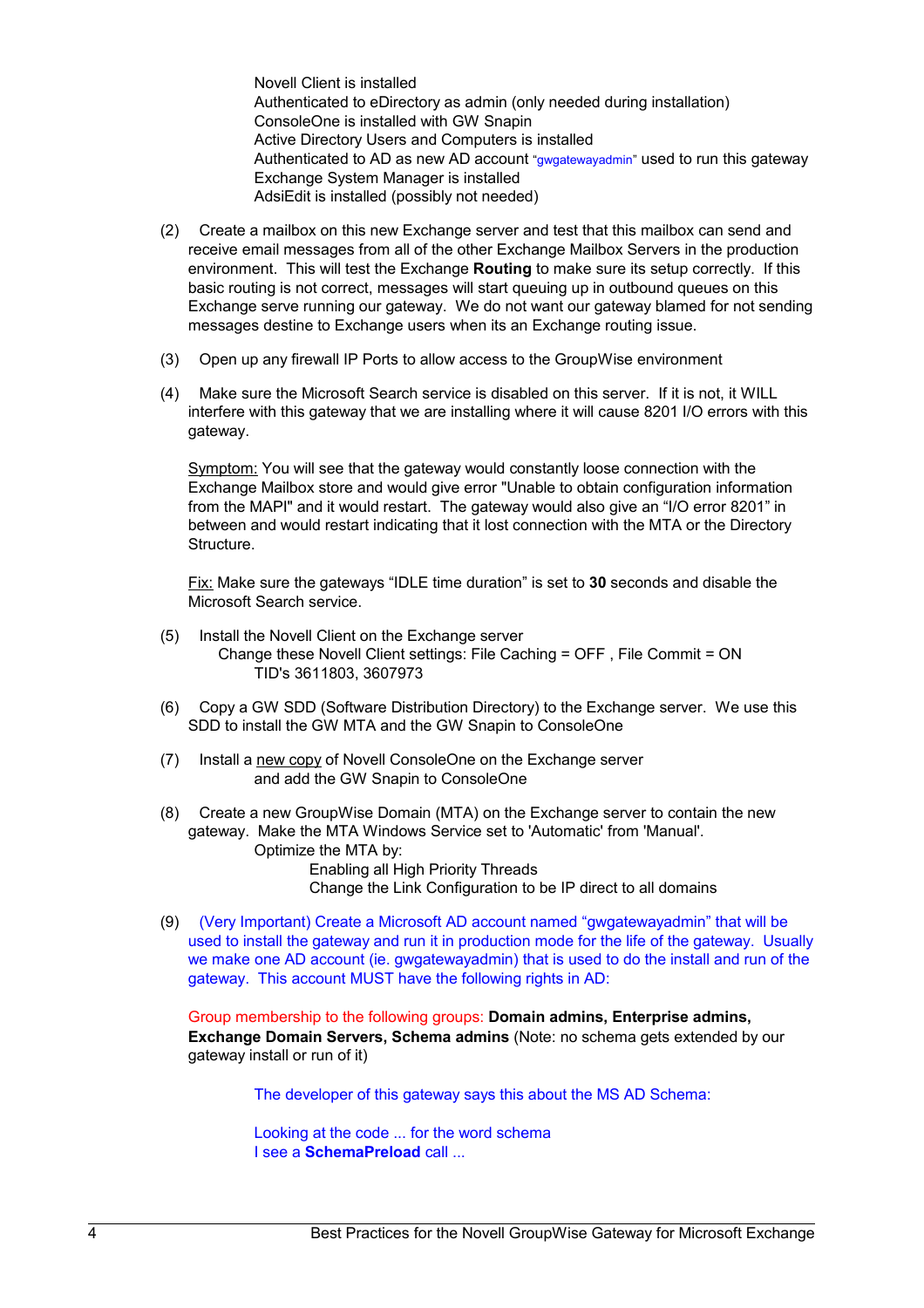It uses it for 3 things 1) To add the '**address type**' 2) To add the '**gateway proxy**' 3) To add the '**gateway bit**'

But these are all manually configurable and extendable. I don't know why these three would be referred to as MS AD Schema extentions. No MS AD Schema gets extended. They can be added manually by a person using the AD UI.

Use the hidden **Security** tab (right click root System object > Properties > Security Tab) in Exchange System Manager (to enable this, follow Microsoft doc **259221**) to verify that the AD account of "gwgatewayadmin" used to install the gateway and run the gateway as a Windows Service, does not have the **deny** right for the "**send as**" and "**receive as**" attributes for each AD Group that this account belongs to. Remove the **deny** right from the "send as" and "receive as" check boxes. Info: The **Send As** and **Receive As** permissions relate to Microsoft Exchange Server and let users send and receive email without revealing their identity.

Grant the 'gwgatewayadmin' AD account Full Rights to the Exchange "First Administrative Group".

Note: Getting these AD rights working is **97%** of all problems getting this gateway working.

- (10) Get the latest build of the gateway from Novell. You might have to get it via an email request if its not posted on Novell's web site.
- (11) Print out the gateway documentation PDF file and README file and read it over. This is the master document that you should be following step by step.
- (12) Change the Data Execution Prevention (DEP) feature of Windows to only apply to essential Windows programs and services which will allow this gateway to be installed. Follow these steps:
	- 1. Click **Start**, click **Run**, type **sysdm.cpl** and <Enter>
	- 2. On the **Advanced** tab, under **Performance**, click **Settings**
	- 3. On the **Data Execution Prevention** tab, use one of the following procedures:

### \* Click **Turn on DEP for essential Windows programs and services only** to select the OptIn policy

- 4. Click **OK** a few times
- 5. Restart the server now.

### **1.3.2 The Installation**

<span id="page-6-0"></span>Now the install of the gateway can occur. If not done already, unzip the gateway installation files that were emailed to you to a temporary directory on the Exchange server.

Log in AD with the account "gwgatewayadmin" that was created to install and run this gateway (very important)

Log into Novell eDirectory with an admin type account (just needed during install only)

Add the Exchange Library directory of "c: \progra~1\exchsrvr\bin" to the Path variable on the Exchange server

Now run the INSTALL.EXE program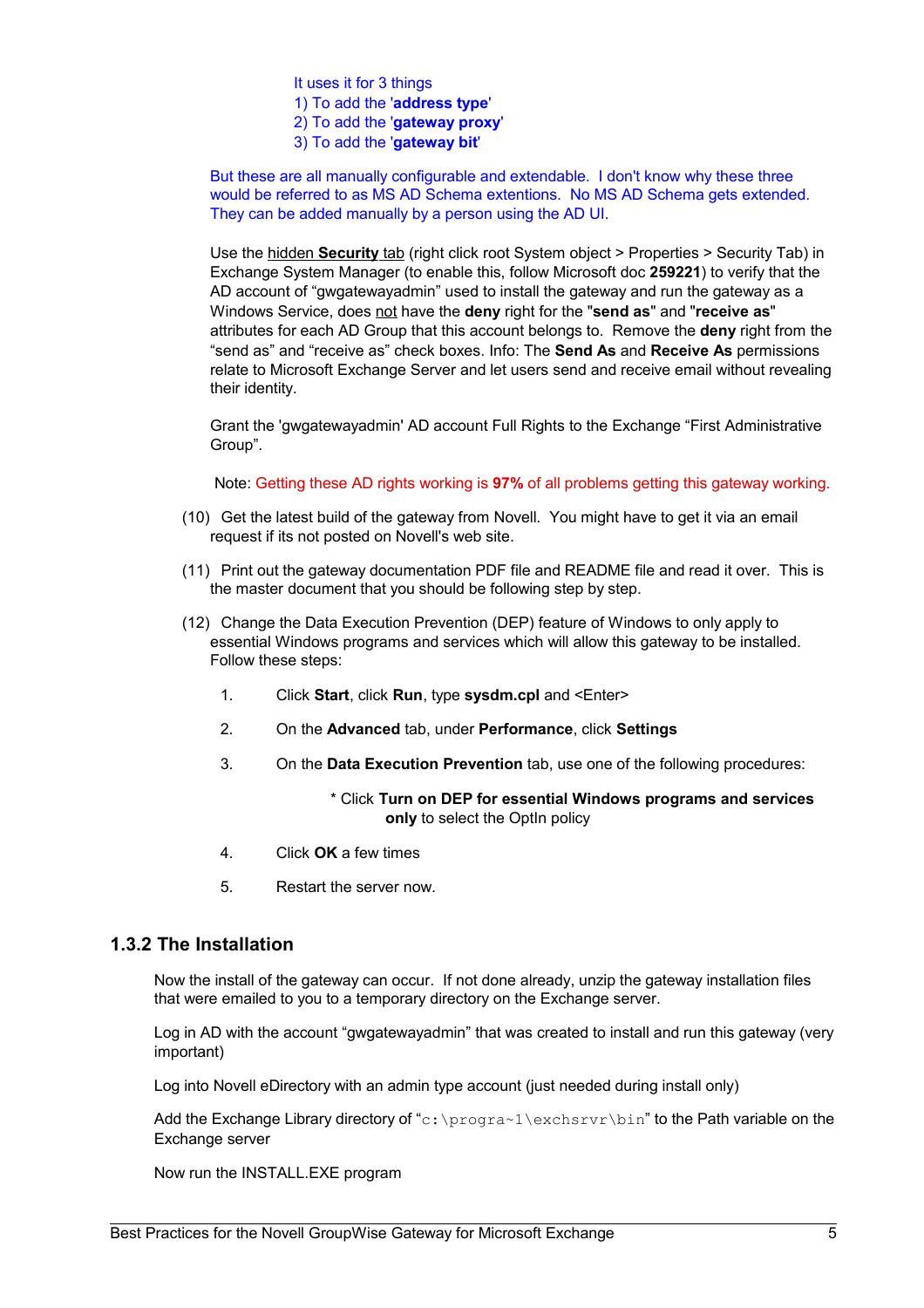Select [Next>] on "GW Gateway Install" screen

Select "(\*) Install gateway and Addressing components" on "Gateway/Addressing" screen

#### **More steps occur here ... follow gateway documentation**

Install the GW Addressing Component on all remaining Exchange servers. Have a common MS Share for the gateway INSTALL files so you can do this quick task. This is a very quick install that does not require an Exchange server reboot or shutdown in any way. We only need to select the "Install Addressing components" option when we run the gateway install on all of the remaining Exchange servers. This gateway addressing component is dropping in the gwproxy.dll and getting it registered to service the "GWISE" address type that was added to the Exchange environment. No Novell Client is required either on these Exchange servers. Note: This install requires the Exchange System Attendant service running for the install to work.

### **1.3.3 Post Installation Tasks**

<span id="page-7-0"></span>You MUST complete the tasks in this section PRIOR to running the gateway for the first time.

- (1) Copy the updated gwin.dll file dated Jan 23, 2009 over the current gwin.dll file that was just installed. The directory is usually at D:\<gwdomain>\WPGATE\Exchange\ Make a backup of the current gwin.dll file first.
- (2) Configure the Exchange side of the gateway (see gateway PDF documentation CH5)

Bi-Directional Busy Search setup between the GroupWise and Exchange systems. At the end of CH-5, you install the Microsoft Exchange Calendar Connector on the Exchange server running the GW gateway (see section 5.2.2 in the GW gateway install guide). At the end it will direct you to deactivate the Microsoft Connector for Novell GroupWise component, then you Configure the Calendar Connector.

Also in the Exchange System Manager you **must** add a replica of the Exchange Public Folder – Free/Busy over to the Exchange server running our GW gateway. Steps to do this are:

> Go to the main Exchange mailbox server and go to the Public Folders / Free and Busy info object. Right click Properties > Replication tab – click add > point to the Exchange serve running the MS Calendar Connector.

This allows the Microsoft Calendar Connector running on this same gateway to work for Free/Busy Searches.

- (3) Configure the GroupWise side of the gateway (see gateway PDF documentation CH6) Define the gateways IP Address, HTTP Port to be 9855 and Logging=Verbose Tip: Use Logging=Diagnostic when you first run the gateway
- (4) Edit the **GWEXCH.CFG** configuration file

Edit the \<domain>\WPGATE\Exchange\GWEXCH.CFG text file

Many switches will need to be configured first and one or two hidden switches (TID 7000283) will have to be added manually.

**/rt-16**

**/st-16**

**/group**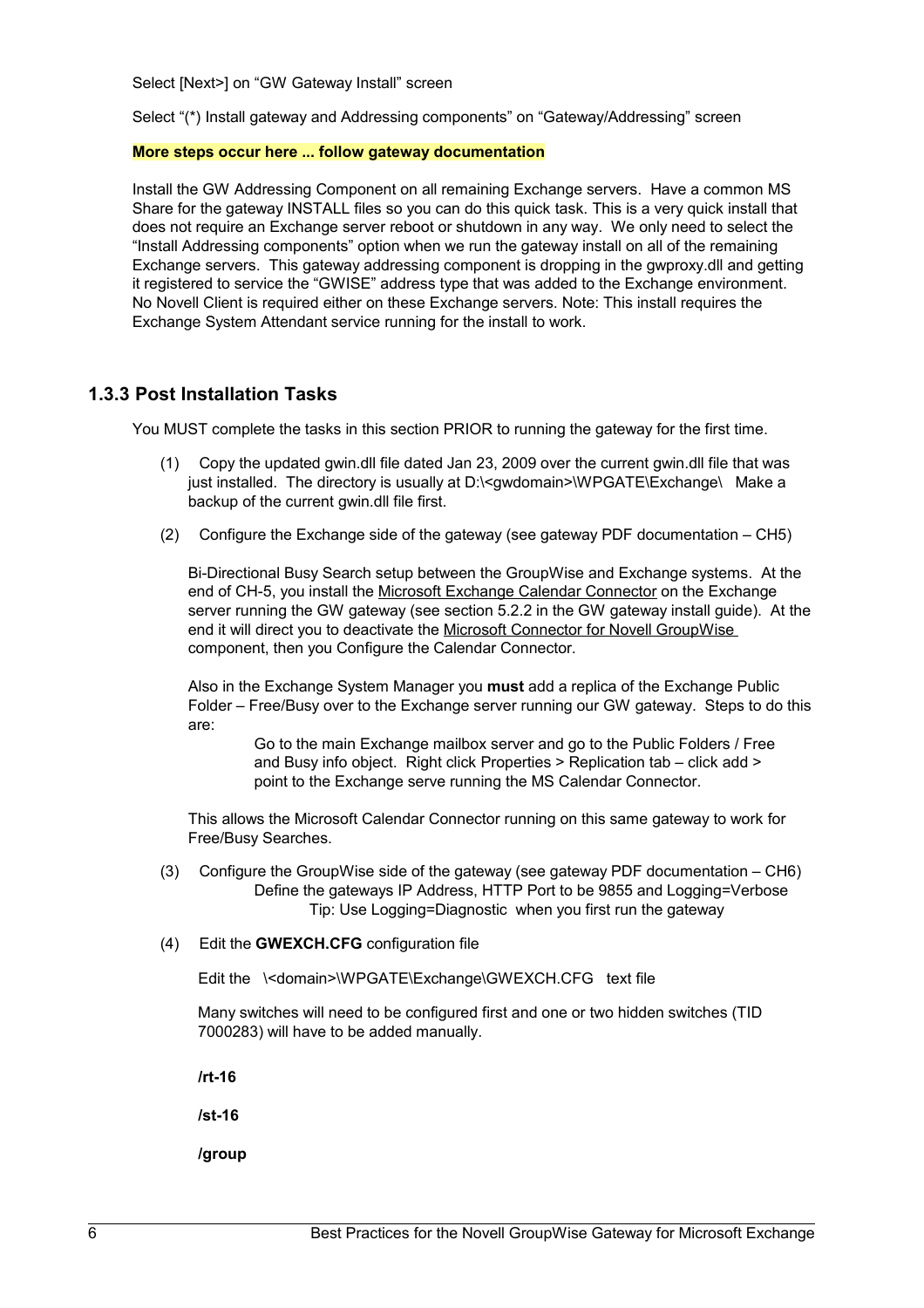; Disable the /custom switch below by adding a semicolon in front of it. We want to not ; replicate these object types into GroupWise.

#### **; /custom**

; Set the Logging to Verbose from Normal. We need to see what is happening ; with this gateway.

;/loglevel-Verbose (Set this in C1 instead)

/blockdom- OR **/allowdom-**dom1,dom2,dom4

{do **not** use quotes, ever! – example is WRONG in the text file}

 If any GW External domains exist already in GW, you must start using one of these switches to stop these GW External Domains from syncing over to Exchange. You just want the real GW Domains to sync over to Exchange. You also could define a "Import Filter" on the "Import Container" tab of this gateway on the MS Exchange side with the Exchange System Manager program. You might be able to filter at the GW PO level and even the GW MailboxID level with the "Import Filter". *Exact Import Filter syntax will be added here once learned*

#### **/addressrule-<username>@<domain>** *(default value is usually used)* Setting Up an Addressing Rule to Facilitate Busy Searches

When performing a busy search from GW to Exchange, the gateway uses LDAP to identify the users being searched, rather than the typical recipient information used when delivering messages. If the Exchange users' e-mail address formed here does not match their Exchange mailbox name, the busy search from GW will fail. Note: Messages to this same Exchange user from the GW user will still get delivered successfully since it does not use LDAP as the delivery method.

If the default format of  $\leq$ username>@ $\leq$ domain> is not correct, you must use this switch to specify the correct email address format to allow a busy search request to work from GW to the Exchange system. You can use any of the following six tags to specify the correct address format used in the Exchange system:

| like the GW iDomain                               |
|---------------------------------------------------|
| like the GW MailboxID                             |
| like the GW GivenName                             |
| like the GW Surname                               |
| the first initial of the Exchange users firstname |
| the first initial of the Exchange users lastname  |
|                                                   |

Each tag is replaced with the corresponding user-specific information. Additional text can be added to the address format as well.

Examples:

/addressrule-<firstname> <lastname>@<domain> /addressrule-<firstname>.<lastname>@<domain> /addressrule-<username>@exchange.<domain>

These address rules would result in the following addresses for a user named Sophie Jones at Corporate.com:

Sophie\_Jones@Corporate.com Sophie.Jones@Corporate.com [SJones@exchange.Corporate.com](mailto:SJones@exchange.Corporate.com)

The default behavior, if this switch is not specified, is **<username>@<domain>**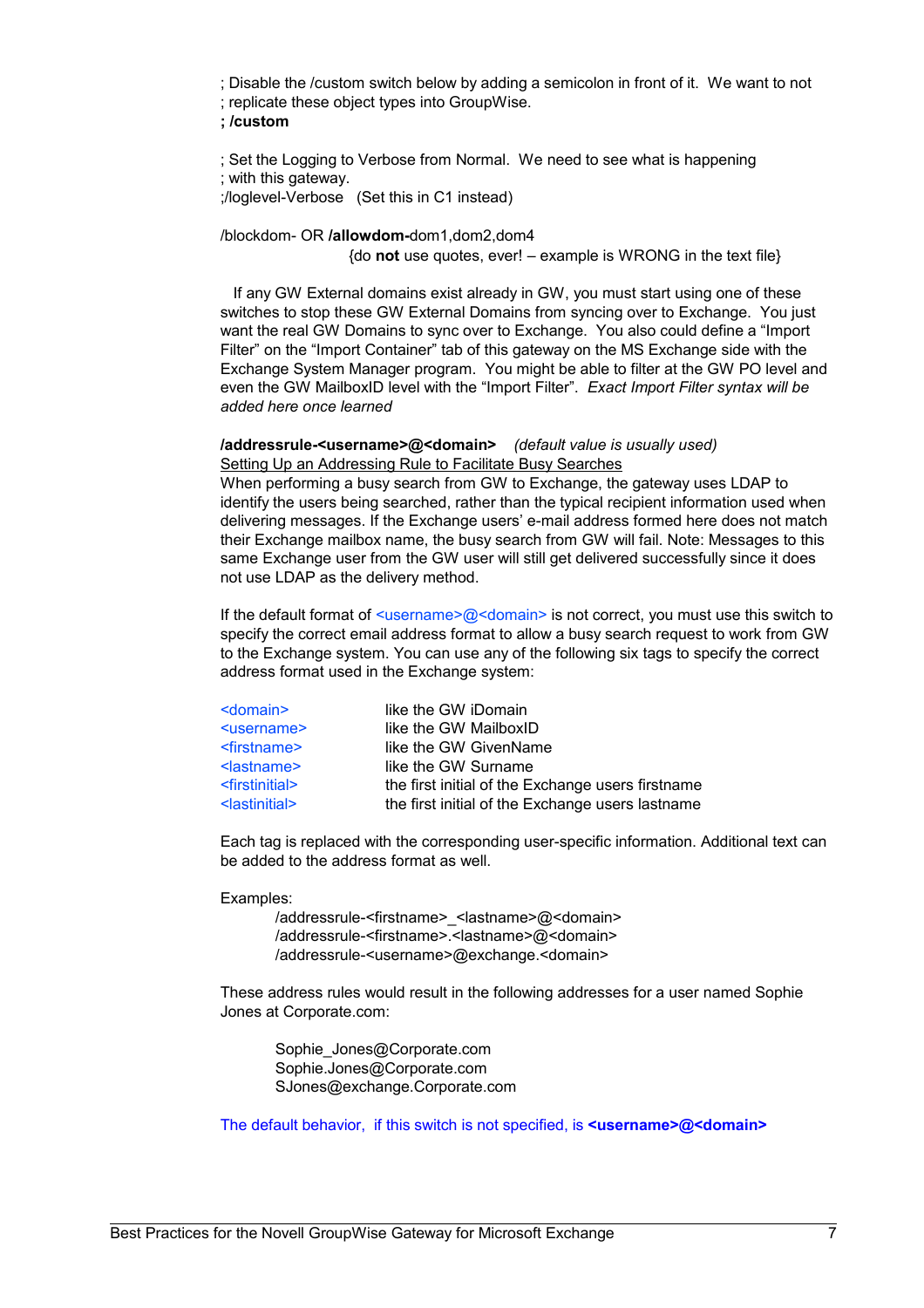#### **/ImportSubcontainers** *(usually used)*

This switch causes the gateway to synchronize users in nested export containers in Microsoft AD. By default, when you specify export containers in Exchange System Manager, the gateway synchronizes users in the specified containers but not in containers under the specified containers. When you use this switch, the gateway synchronizes users in all containers under the specified containers.

#### **/UseImportContainer** *(usually used)*

This switch causes the gateway to synchronize GroupWise users into the Import Container specified in the gateway's Connector within Exchange System Manager. By default, GroupWise users are synchronized to a container named "GroupWise" at the root of Active Directory (usually not acceptable in large enterprises)

#### **/DisplayNameLastFirst** *(usually used)*

This switch controls the format of the GroupWise user's Display Name in the Exchange address book. With this switch, the name will be in the format "LastName, FirstName". Otherwise it defaults to "Firstname Lastname"

#### **/NoReadReceipt** *(usually used)*

This switch suppresses read receipts from being requested when GroupWise messages go to Microsoft Exchange.

#### **/CNGuid** *(usually NOT used)*

This switch makes it so that the CN in active directory is the GUID of the user. i.e. When you look in Active Directory, the name of the Contact that you see in the GroupWise container will be the GUID. Since the GUID does not change, the CN will not be deleted and recreated when a user is renamed.

#### **/IncludeGuid** *(usually NOT used)*

This switch causes the gateway to include the GUID as a custom attribute. You will see this attribute when you click on the Contact, Click the "Exchange Advanced" tab, and click on "Custom Attributes". It will be extensionAttribute12.

#### **/SyncGWSMTPAddress** *(usually used)*

This causes the SMTP address of the GW user to sync over to the Exchange side. You will see this attribute when you click on the Contact, and click on the email addresses.

Note: There is something that you need to be aware of with this switch. Let's say that Novell.com, who is GroupWise, bought Cambridge.com, who is Exchange, and we link the two through the gateway. By default, when jdoe from Novell.com synchronizes to Cambridge, the gateway provides no SMTP address, so the default policy on the Exchange side creates one, so I become JohnDoe@Cambridge.com. When using the /SyncGWSMTPAddress switch, when I synchronize over, my SMTP address on the Exchange side, now becomes jdoe@novell.com, which is what people expect.

Make sure you add Cambridge.com (your exchange systems domain name) to your list of GroupWise IDomains configured in ConsoleOne, otherwise reply messages may go through GWIA instead of through the Exchange gateway, since the GroupWise system won't know that Camebridge.com is a part of the system. Once I added Cambridge.com to the list of known IDomains, then the message went through the Exchange gateway as expected.

In ConsoleOne, highlight your GroupWise domain, Select Tools, GroupWise System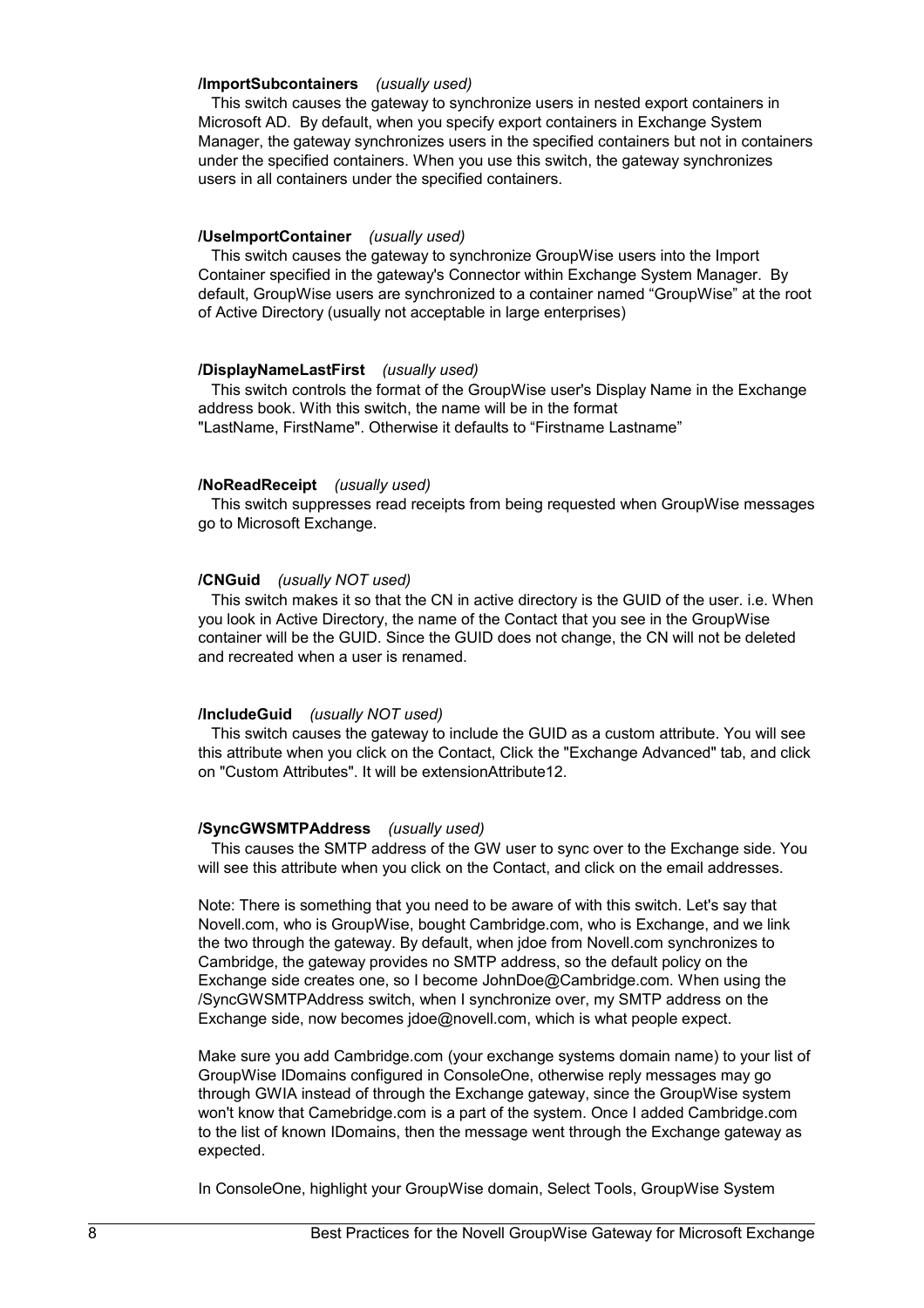Operations, Internet Addressing, under Idomains, add your Exchange systems internet domain name.

### **/ContactNameDisplayName** *(usually NEVER used)*

This switch is undocumented. It is usually used when swapping out the Microsoft Connector for GroupWise with this gateway. We try to avoid this switch if we can.

;--------------------------

- ; This switch controls the contact name of the GroupWise users in Active Directory.
- ; By default, the contact name is the MailboxID of the GroupWise user. With this switch
- ; enabled, the contact name will be the display name of the GroupWise user.
- ; This switch will create the Contact object in Active Directory on
- ; the Exchange side with the display name of the GroupWise user instead
- ; of the default GroupWise MailboxID value. This is used when
- ; you are swapping out the Microsoft Exchange Connector for GroupWise
- ; with our Novell GroupWise gateway for Microsoft Exchange since the
- ; Microsoft Connector for GW created the GW users in AD as a Contact
- ; object named with the GW users display name.

; Warning: You have to make sure that every GroupWise user has a unique ; displayname value. If not, the last written displayname value will overwrite ; the previously created displayname entry. This will cause a "last one wins" ; effect and the first user created in the MS AD Exchange Contact list would ; get overwritten with the values from the second. Note: The old MS Connector ; for GW had a collision algorithm where it appended a "-1", "-2" and so on when ; a Display Name collision occurred. Our gateway does not do this since it just ; does Update transactions to MS AD Contact objects.

- (5) Setup GW Monitor to poll the GW MTA and Gateway running on the Exchange server
- (6) Make the gateway service set to 'Automatic' from 'Manual' **OR** wait until you debug the first run of the gateway in the next section.

### **1.3.4 Running the gateway for the first time**

<span id="page-10-1"></span>You MUST **Restart** the Exchange server that is hosting the gateway prior to running the gateway for the first time

Start the gateway up with the Windows Services program. Set it to be "Automatic" if it is not already

#### **OR**

Run the gateway as a Windows Application first (preferred) where you see its GUI. This way you can debug it, if there are any startup issues. Plus the GUI's real time log activity is very helpful to see what its doing. And the gateways GUI offers the **Actions** menu with the **Synchronize Directories** command which does not exist when our gateway run as a Windows Services This will come in very handy.

To do this, run **EXGATE.EXE** from D:\<gwdomain>\WPGATE\Exchange\ subdirectory

Make sure the gateway starts up fine and has No errors in the Log file. Note: No Directory Sync will occur at this time since that setting has not been enabled until the next section 1.3.5 (section 8.1).

**Note:** The gateway will auto restart itself when it encounters an error condition. The log file will show that this event has occurred. This is normal behavior.

### **1.3.5 More Configuration after the gateway has run for the first time**

<span id="page-10-0"></span>Follow chapter 8 in the gateways PDF documentation titled "Configuring the Exchange Gateway".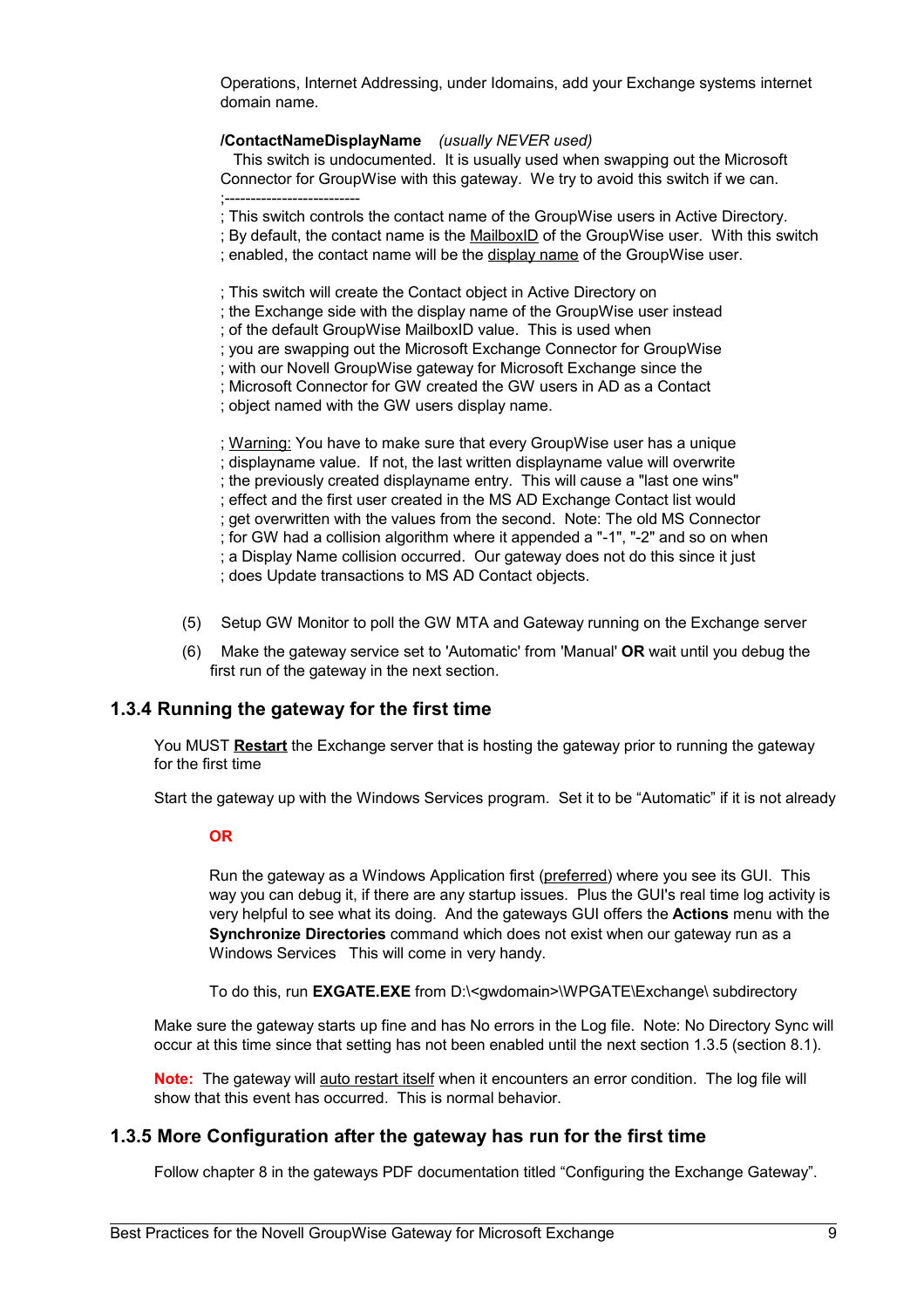Section 8.1 is very important. Follow it very closely.

When the change is made for the Directory Sync setting  $-$  and the gateway is running  $-$  it will start the Directory Sync process right then on the gateway. If this does not happen – restart the gateway.

Watch the gateway's Log Files and watch it do Directory Sync. A Full Directory Exchange will occur as its first task.

(First DXIN = Exchange  $\rightarrow$  GW, Then DXOUT = GW  $\rightarrow$  Exchange)

Directory Sync will take some time (from 5 minutes for small messaging systems on each end) (to many hours for large messaging systems at each end)

Make sure the Exchange **Recipient Policy** defined within the Exchange system has the **GWISE** address type Enabled and is creating GWISE address values behind all Exchange mailboxes.

Here is the logic on what name is used to create the GroupWise External Domain, GW External PO and GW External user objects with the GW system:

Exchange user addresses are generated automatically within the GW system when you start the Exchange Gateway for the first time and it has Exchange user objects to DXIN into the GW system: (Dir Sync is enabled)

| Exchange Organization name                                                    | $\rightarrow$ GroupWise External Domain    | $\{one only\}$ |
|-------------------------------------------------------------------------------|--------------------------------------------|----------------|
| Exchange Site (Administrative Group) name $\rightarrow$ GroupWise External PO |                                            | {multiples}    |
| Exchange mailbox name                                                         | $\rightarrow$ GroupWise External MailboxID | ${multiples}$  |

You can start sending messages while the directory sync is occurring

Skip section 8.2 – use addressing instead of dir sync

except, follow section 8.2.5 – setting up an addressing rule to facilitate Busy Searches

Section 8.3 is optional – link protocol. You can set the message size limit in here.

Section 8.4 is optional – gateway access

Section 8.5 is optional - accounting

Follow section 8.6 – gateway admin

Follow section 8.7 – message status for Sent Items

<span id="page-11-0"></span>Skip section 8.8 – bind exclusive IP address

### **1.4 Enhancements added**

There are a few differences between the official tested build dated May 7, 2007 that is posted on Novell's web site at

http://download.novell.com/protected/Summary.jsp?buildid=4U9q113q6q0~

and the FTF build dated July 14<sup>th</sup>, 2008 (+ the updated gwin.dll dated Jan 23<sup>rd</sup>, 2009) that you have to request from Novell Support. Here are a list of added enhancements of this FTF build over the shipping build:

There is a separate processor thread allocated for the directory synchronization process. This allows for message processing and busy searching to occur between the messaging systems while the gateway is doing directory exchange / synchronization.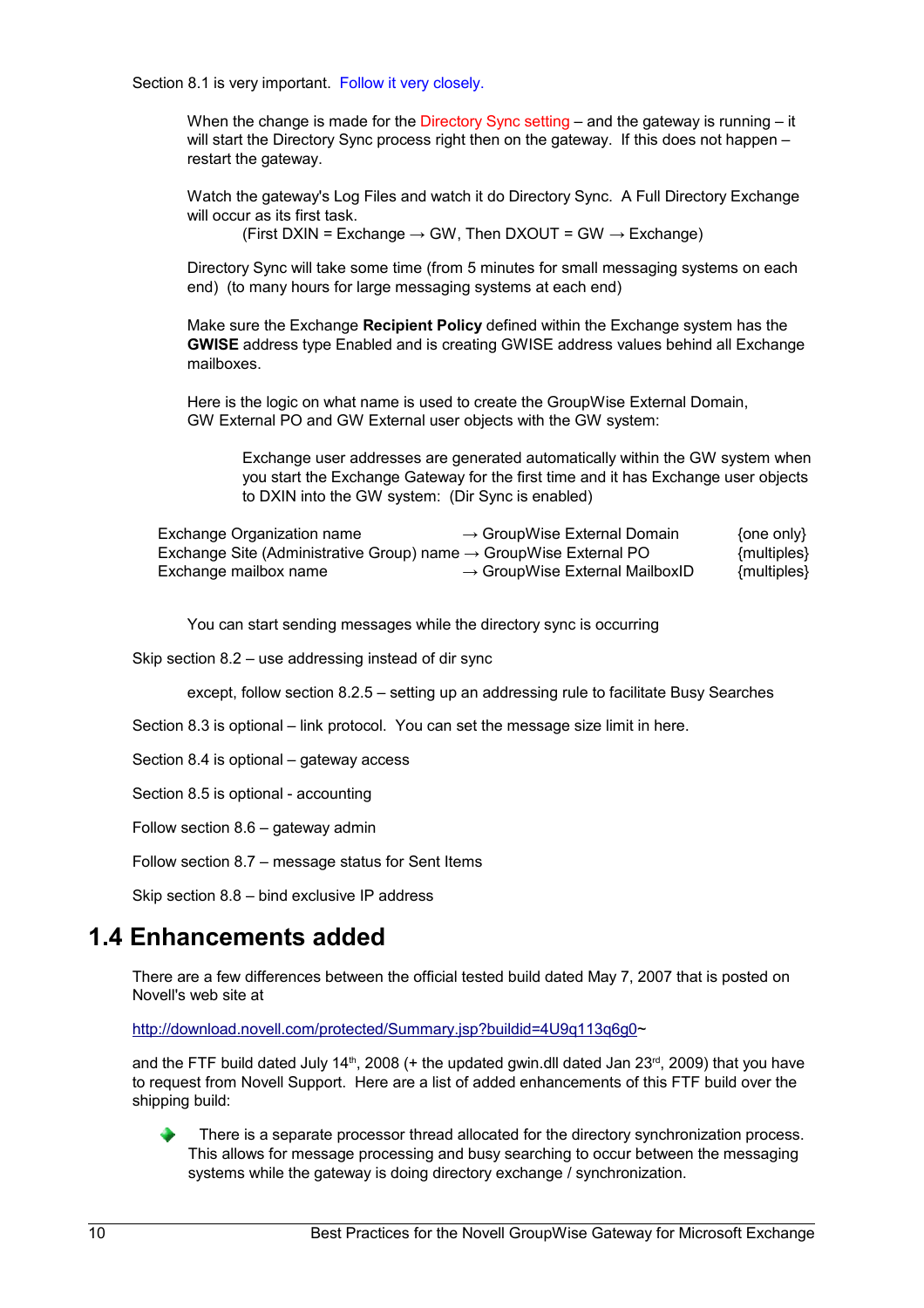Fixes were applied (see TIDs 3940684, 7002961, 7002962, and 7002964)

Bugzilla # 291323 – Gateway cannot start and is looking for the connector in Active directory in the wrong location under the Child domain / configuration container rather then the parent domain / configuration container.

Bugzilla # 396860 – Exchange users receive Internet email with very large fonts Bugzilla # 403443 – RTF conversion issue

Bugzilla # 407746 – HTML text disappears in forwarded email originating in Exchange

Updated gwin.dll fixes these Novell Bugzilla issues:

#396286 – buffer overflow in the ExtractHTML routine on Exchange to GW emails #444551 – long web URLs issue in message body from Exchange to GW emails

Gateway now installs in Microsoft AD when the Exchange system is NOT in the Parent **Container** 

The following startup switches were added:

/SyncGWSMTPAddress /CNGuid /IncludeGuid /ContactNameDisplayName (use with care)

# <span id="page-12-1"></span>**1.5 How Calendar Busy Searching Works**

### **1.5.1 End Users**

<span id="page-12-0"></span>There are a few differences between how Exchange does its calendar Free/Busy within its messaging system and how GroupWise does its calendar Busy Search within its messaging systems.

Exchange has a Public Folder system with a folder named Free/Busy that contains all Exchange users calendar information that is replicated among Exchange servers on a schedule (usually every 15 minutes). As you can imagine, this 15 minute interval will not have all Exchange users up to the minute calender information. But having all Exchange users calendar information replicated to all Exchange Servers allows for fast response times when a Free/Busy action is initiated by an end user.

GroupWise on the other hand does its calendar Busy Search in real time to all GroupWise end users mailboxes on each post office within the messaging system. This guarantees the most up to date information when doing scheduling. The calendar response time for a GW user varies from seconds for users on the same PO to a minute for users on remote POs over slow WAN links. If a PO is not reachable at the time, the busy search results will never return. The GW end users sees when each participants results return from the busy search where the entry becomes bold from a gray color.

Now with this gateway as the link between the two messaging systems in doing this calendar Free/Busy searching, there will be a delay in obtaining results for Exchange users busy searching GW users. You have to inform the Exchange users of this new fact. They have to be patient. The gateway has set a 60 second timeout if it does not get the GW users results back. So you can see that there could a minute or two to wait for the results.

GW users are already accustomed to the delay in getting busy search results back from the participants of their appointment request, so they will not see any difference. But there is one added delay, for each Exchange user that the GW users selects, the busy searches are done sequentially and not in parallel. The GW participants are done in parallel. It averages around 30 seconds for each Exchange user request. So you can see that it can take a very long time if you have many Exchange users on your GW participant list for a single appointment. You have to inform the GW users of this new fact.

### Tuning the busy search: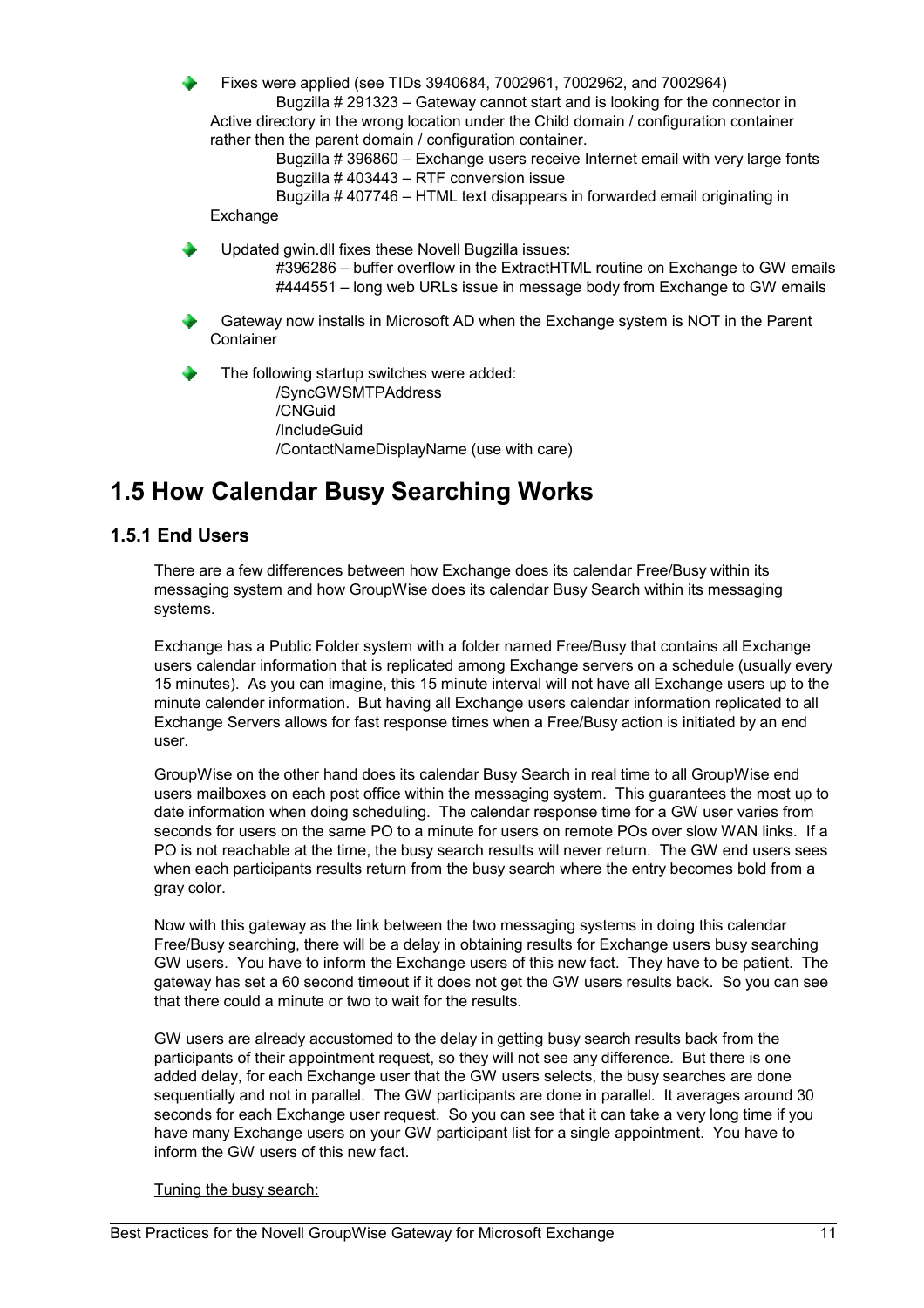Make sure the GW MTA that hosts the gateway is linked direct IP to all GW domains in the system. Have the gateways "idle" time set to 3 or 5 seconds. Make all GW MTAs have their high priority threads enabled.

### **1.5.2 Back End**

<span id="page-13-0"></span>The below diagram shows the flow of the busy search request when it originates from GroupWise:

### <diagram goes here>

The below diagram shows the flow of the Free/Busy request when it originates from Exchange:

<diagram goes here>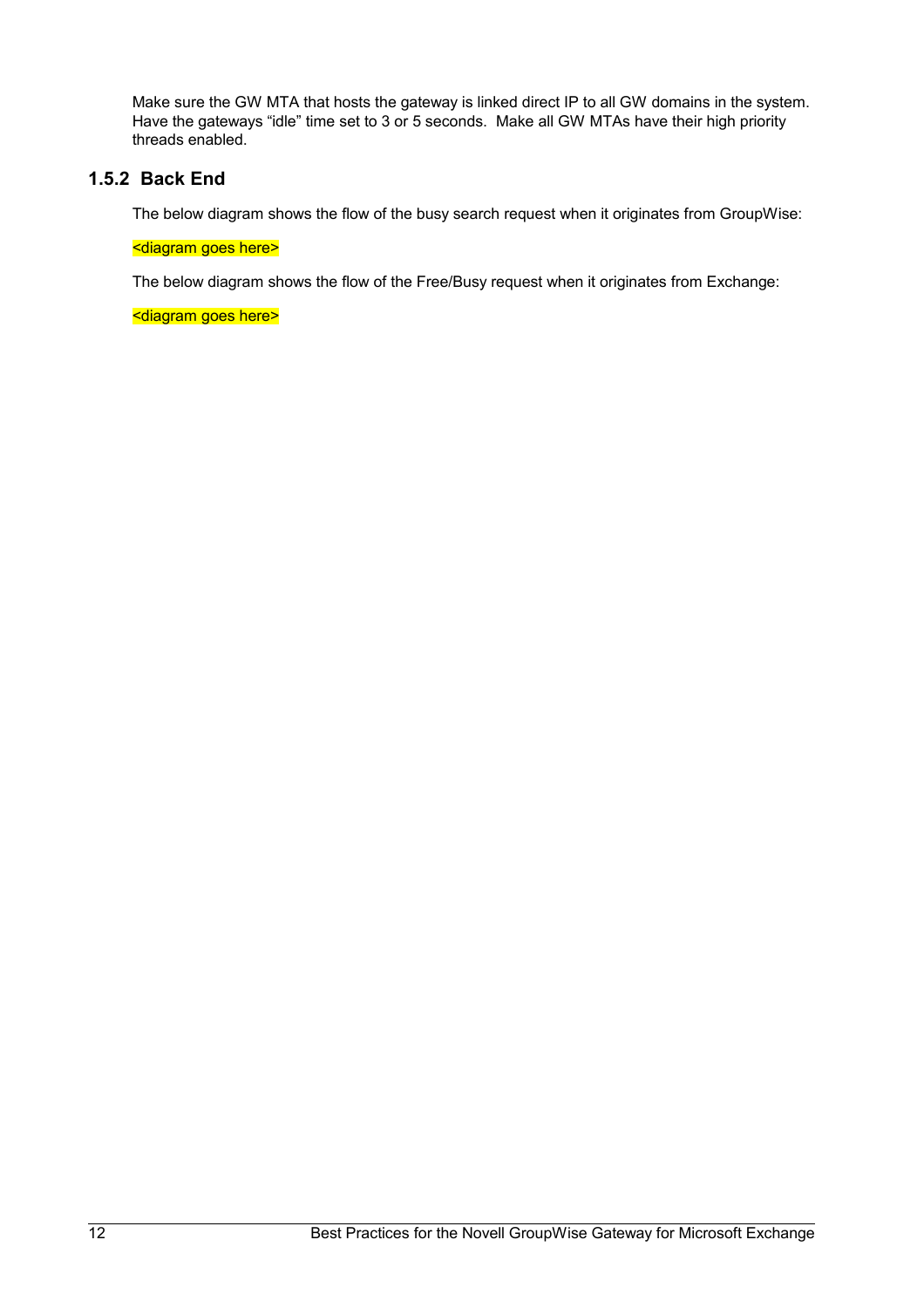# <span id="page-14-0"></span>**1.6 Test Lab**

You should never just install this gateway between the two messaging systems (Exchange and GroupWise) without first testing it in a test lab. This test lab is where you figure out these settings:

GroupWise Domain and Gateway name to use ("EXCHDOM", "Exchange") on GW side

eDirectory object placement of the gateway and its owning GW domain (MTA)

What GroupWise Domains will be synced over to the Exchange system

Exchange Organization and Site (administrative group) names

Microsoft AD login account to use to install and run the gateway for life ("gwgatewayadmin")

Exchange Connector Name for this gateway (default-"Exchange") or ("GW2Exchange")

Microsoft AD Container Name to use to represent the GroupWise system users

What Exchange Containers (Exchange users) will be Exported into the GroupWise system

The GroupWise External Domain, Post Office(s) and MailboxIDs are auto created by the gateway, which is derived as follows:

| Exchange Organization name                                                    | $\rightarrow$ GroupWise External Domain    | {one only}  |
|-------------------------------------------------------------------------------|--------------------------------------------|-------------|
| Exchange Site (Administrative Group) name $\rightarrow$ GroupWise External PO |                                            | {multiples} |
| Exchange mailbox name                                                         | $\rightarrow$ GroupWise External MailboxID | {multiples} |

The test lab must have a subset of the production messaging environment from both the GroupWise and Exchange messaging systems. You must get a copy of one real production post office (mailbox server) from both messaging systems in the test lab. The post office that you select from each messaging system should host some system address book (GAL) system distribution lists (public groups) so you can test those out between the two messaging systems. You also want to get a copy of the production Novell eDirectory tree and production Microsoft AD tree in the test lab. AD is most important for Exchange, eDirectory is not as important since GW is loosely coupled to eDir. You might have to use some  $3<sup>rd</sup>$  party tools to get such a copy (like Quest tools for AD, and LDIF tools for eDirectory). We want "**dirty data**" in the test lab, so we get a very good representation of the production environment. The diagram below represents the minimum test lab setup:



With this in place, we will find out what will happen when we go to roll this gateway out in the production environment. We want no surprises or delays when implementing this in the production environment.

You must have a Microsoft AD and Exchange expert involved with this test lab to handle the Exchange messaging side of this gateway. And you must have a Novell eDirectory and GroupWise expert for the GroupWise messaging side of the gateway.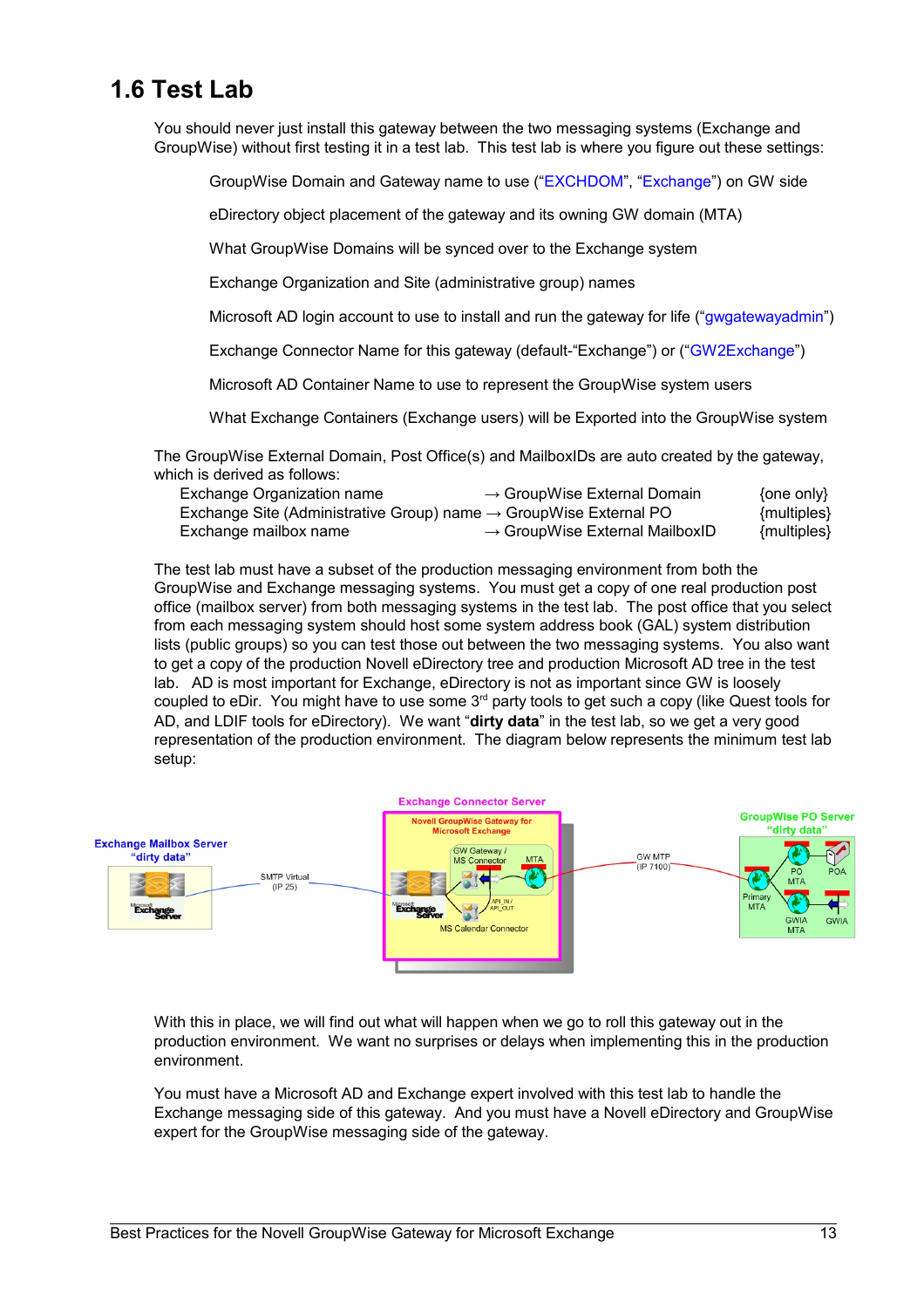# <span id="page-15-0"></span>**1.7 Test Plan**

Following is a suggest test plan checklist

Directory Sync objects created in Exchange from GroupWise

Directory Sync objects created in GroupWise from Exchange

If swapping out the Microsoft Connector for GroupWise, make sure existing objects still maintain their GUIDs.

Check the gateways log files to see when the initial directory sync has completed Look for DXIN and DXOUT entries

Email message - Exchange  $\rightarrow$  GroupWise

Email message - GroupWise → Exchange

Reply to message that originated in Exchange to a GroupWise user

Reply to a message that originated from GroupWise to a Exchange user

Now add to the above emails, users out on the Internet to see that all still works

Message Status Tracking

Email to system distribution list in Exchange that contains member in GroupWise system

Email to system distribution list in GroupWise that contains member in Exchange system

Email to personal distribution list in Exchange that contains member in GroupWise system

Email to personal distribution list in GroupWise that contains member in Exchange system

Directory – Modify in Exchange replicates into GroupWise

Directory – Modify in GroupWise replicates into Exchange

Directory – Add in Exchange replicates into GroupWise

Directory – Add in GroupWise replicates into Exchange

Directory – Delete in Exchange replicates into GroupWise

Directory – Delete in GroupWise replicates into Exchange

Busy Search – Exchange  $\rightarrow$  GroupWise

Busy Search – GroupWise  $\rightarrow$  Exchange

Accept t some appointments

Delcine some appointments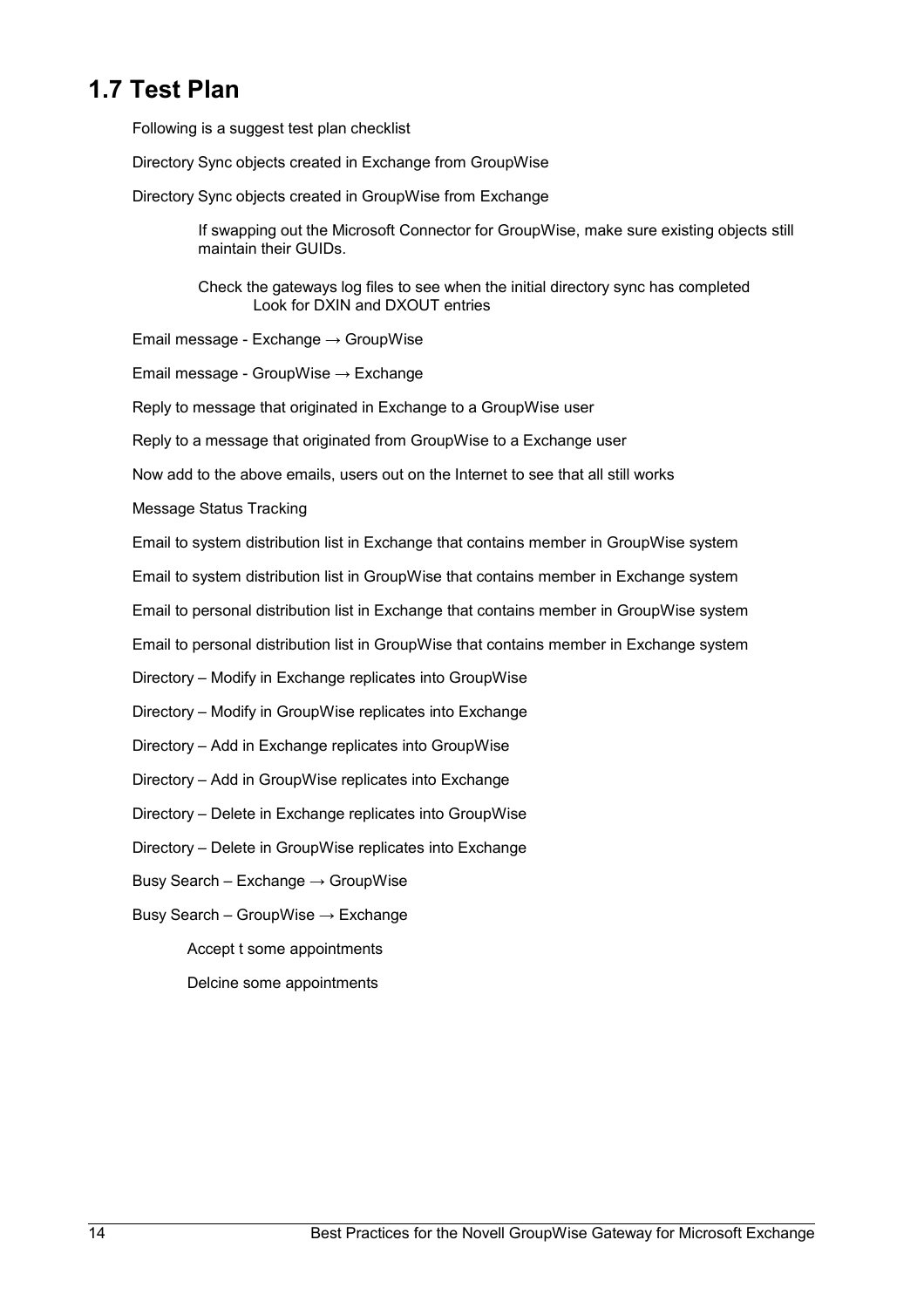# <span id="page-16-4"></span>**2 Novell TIDs and more**

<span id="page-16-3"></span>Here are the Novell TID numbers that are related to this gateway.

## **2.1 Install Tips**

**7001367** - How to Install the GroupWise gateway for Microsoft Exchange (very important TID, must follow every detail) This is reprinted at the end of this document.

7002872 - How to add additional GroupWise fields into Exchange address book

7003164 - Q:Can the GroupWise 7 Gateway for Exchange be used with GroupWise 8? A:Yes

<span id="page-16-2"></span>3644821 - Cannot start GroupWise Gateway for Microsoft Exchange as a Service

## **2.2 Known Issues**

read the ReadMe PDF that comes with the gateway

3812077 - GroupWise user Alias incorrect in Exchange address book

7003288 - No FreeBusy information returned for Exchange user (bugzilla 50448)

7002960 - GroupWise users appear in UPD format in messages routed through the GroupWise 7 Gateway for Microsoft Exchange (this is just cosmetic, gateway works just fine, bugzilla 360826)

## <span id="page-16-1"></span>**2.3 Issues Fixed**

7002961 - Exchange users receive Internet email with very large fonts (fixed in July 2008 build, bugzilla 396860)

7002962 - Exchange Gateway RTF conversion issues (fixed in 7/14/08 build, bugzilla 403443)

7002964 - HTML text disappears in forwarded email originating in Exchange (fixed in 7/14/08 build, bugzilla 407746)

3940684 – Parent / Child issue in AD when starting the gateway (Bugzilla 291323)

Gateway crashes if the body contains a very long URL and if the message goes from Exchange to GW (fixed in 1/23/2009 GWIN.DLL build, Bugzilla 444551)

## <span id="page-16-0"></span>**2.4 Troubleshooting**

3940684 – Error (E01) Unable to bind to Gateway Object when starting the GW gateway for Exchange

3644821 - Cannot start GroupWise Gateway for Microsoft Exchange as a Service

3411379 - Exchange users do not appear in the GroupWise External Post Office

7000543 - Unable to busy search from Exchange to GroupWise thru GroupWise 7 Exchange gateway

KB271743 - Exchange Server Users Not Receiving Free and Busy Results from GroupWise users <http://support.microsoft.com/kb/271743>

**Tip:** Turn up the Microsoft Logging for the MS Calendar Connector component from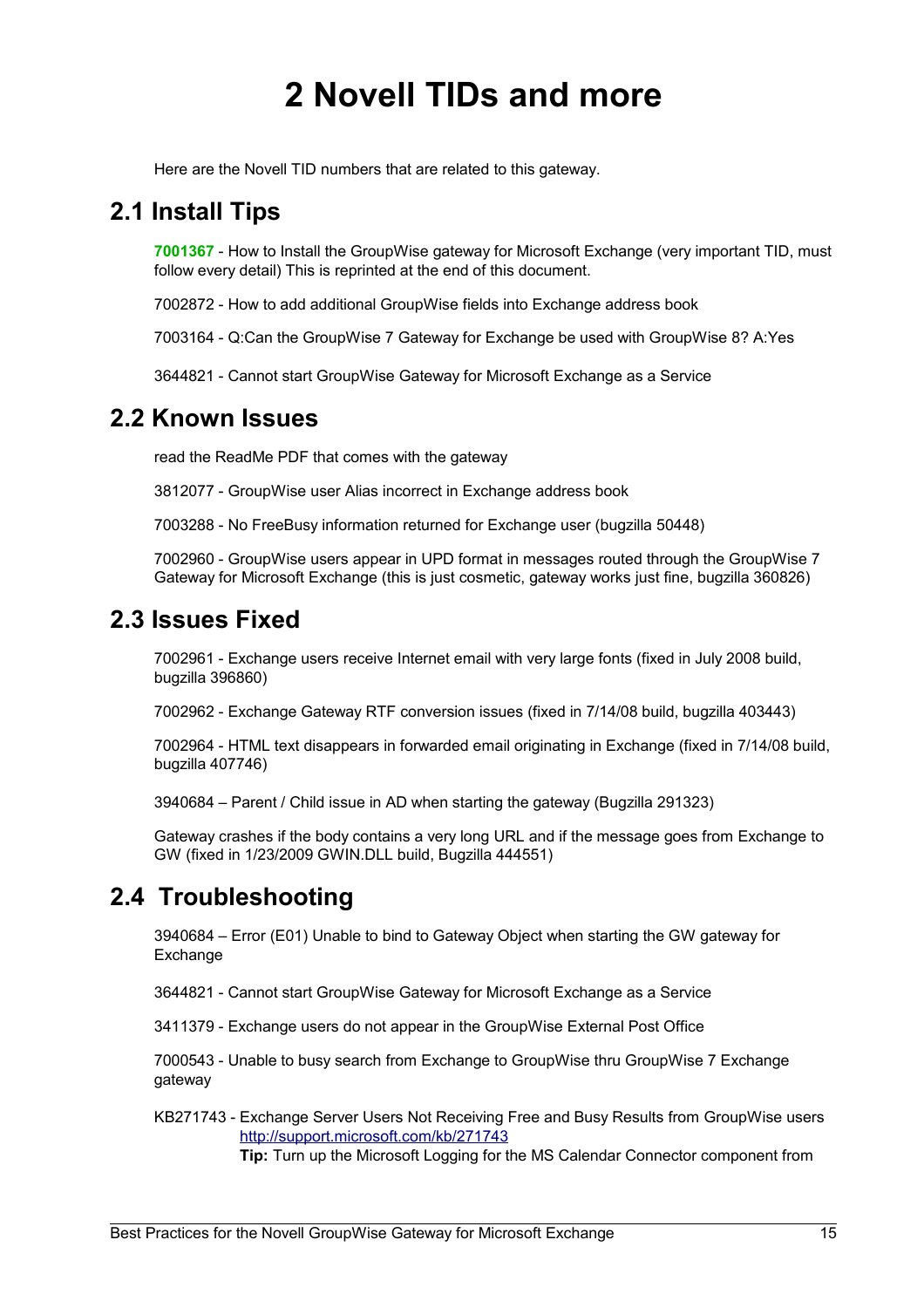'None' to 'Diagnostics' level and look at the Event Viewer entries on the MS server running the MS Calendar Connector.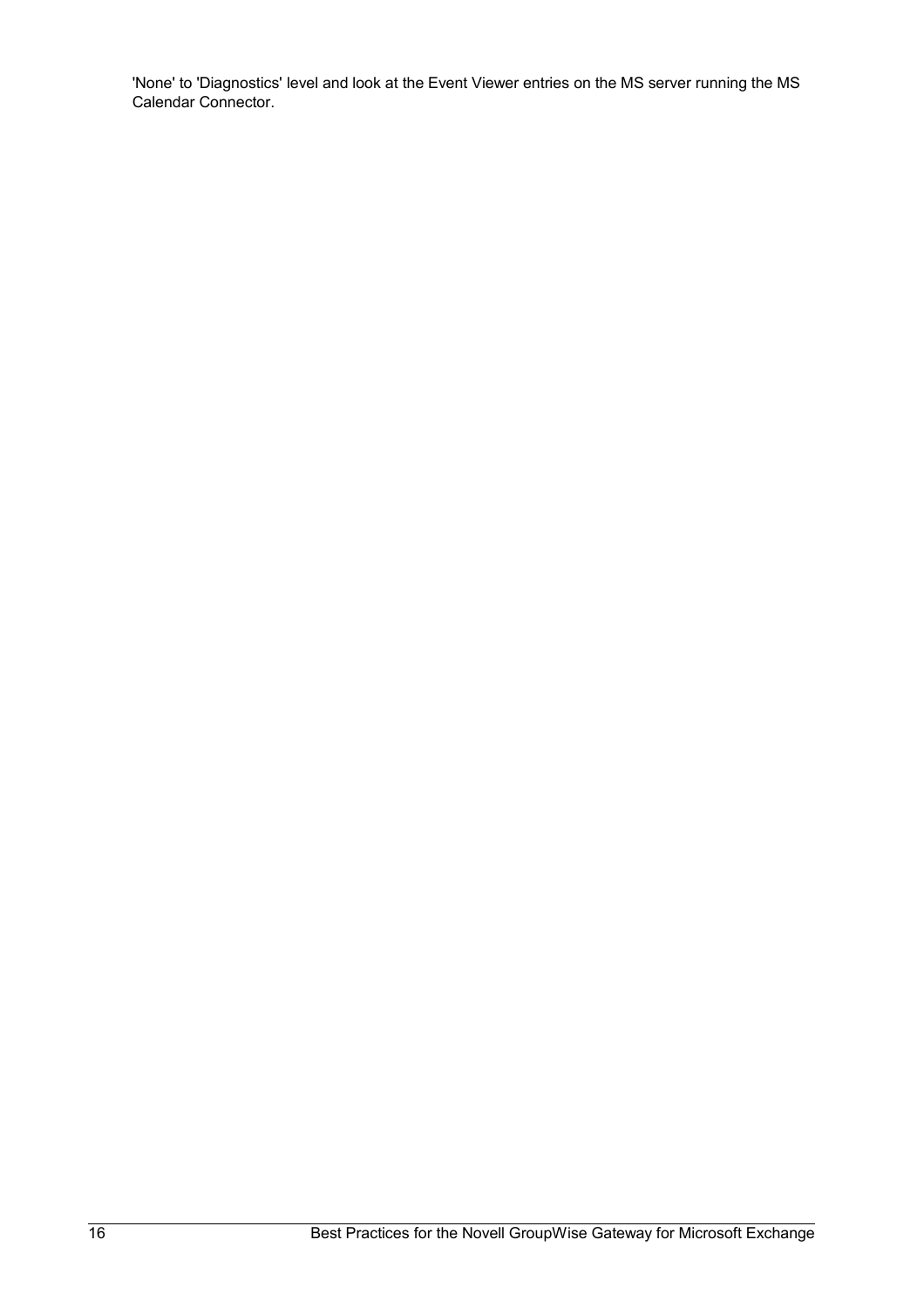# <span id="page-18-0"></span>**2.5 Undocumented Switches for GWEXCH.CFG**

Some of these undocumented switches can now be found in Novell TID 7000283. The switches covered in this 7000283 TID were covered in section 1.3.3 under step #4.

According to the code, the following switches (and their abbreviations) are recognized:

"custom" ("cr"),

"noshared" ("ns"),

"waittime" ("wt"),

"blockdom" ("bd"),

"allowdom" ("ad"),

"Initials" ("mi"),

"nohtml",

"noreadreceipt",

"importsubcontainers",

"DisplayNameLastFirst",

"UseImportContainer",

"ContactNameDisplayName",

"CNGuid",

"ContactNameGuid",

"IncludeGuid",

"SyncGWSMTPAddress",

"UseGWFreeBusyTime",

"NoAdminThread",

There are also three switches that are conditionally compiled:

"passds",

"noindent",

"wrap",

Looking at the code there is a switch statement for setting the AD object common name. The default is to set AD common name to the GroupWise common name (my guess would be the userID). But if CNGuid is set then the AD common name is set to the GroupWise GUID and if ContactNameDisplayName is set then the AD common name is set to the GroupWise first and last name, in conjunction with the DisplayNameLastFirst switch to determine the order.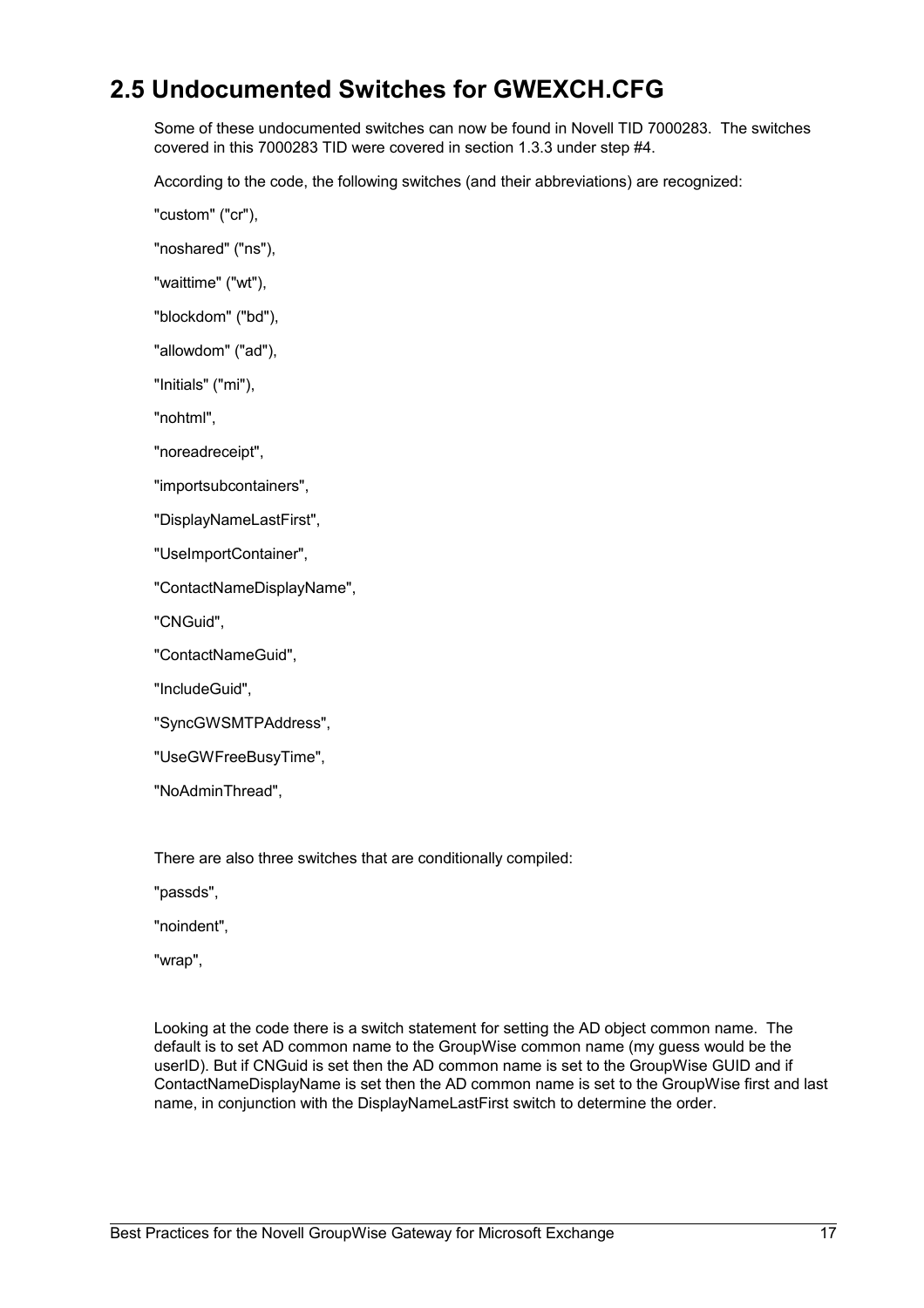# <span id="page-19-0"></span>**2.6 Novell SR # of an Install Issue**

Novell SR # 10371100951

03/3/2008 CRT DEFECT

Problem:

GW gateway for Exchange tries to read the wrong Windows Registry branch on startup if the default GroupWise gateway name is not kept as "Exchange", Gateway errors out and then crashes with an application error.

Enter in the Gateway Name to be "Exchange\_Gateway" during the gateway install and it creates a GroupWise Connector with a name of "Exchange" rather than "Exchange\_Gateway" and because of that it reads the wrong registry key information.

Errors on Gateway on startup are:

12-17-07 15:16:37 0 \*\*\*\*\*\*\*\*\*\*\*\*\*\*\*\*\*\*\*\*\* Gateway Started \*\*\*\*\*\*\*\*\*\*\*\*\*\*\*\*\*\*\*

12-17-07 15:16:37 0 \*\*\*\*\*\* 2007-12-17 15:16:37 \*\*\*\*\*\*

12-17-07 15:16:37 0 ERROR (E01) 010001: Unable to get configuration information from Registry

12-17-07 15:16:37 0 ERROR (E01) 010001: Failed to open registry key HKEY\_LOCAL\_MACHINE\SOFTWARE\Novell\GroupWise Gateways\Exchange\domainX\Exchange\Parameters

12-17-07 15:16:38 0 ERROR (E01) 010001: Return value 00000002

-=-=-=-=-=-=-=-=-=-=-=-=-=-=-=-=-=-=-=-=-=-=-=-=-=-=-

Note: Registry Key path is incorrect, it should be

HKEY\_LOCAL\_MACHINE\SOFTWARE\Novell\GroupWise Gateways\Exchange\_Gateway\domainX\Exchange\Parameters

not

HKEY\_LOCAL\_MACHINE\SOFTWARE\Novell\GroupWise Gateways\Exchange\domainX\Exchange\Parameters

Seems to be hard coded to create a registry key of "Exchange" not what you type in as the Gateway Object Name during the install.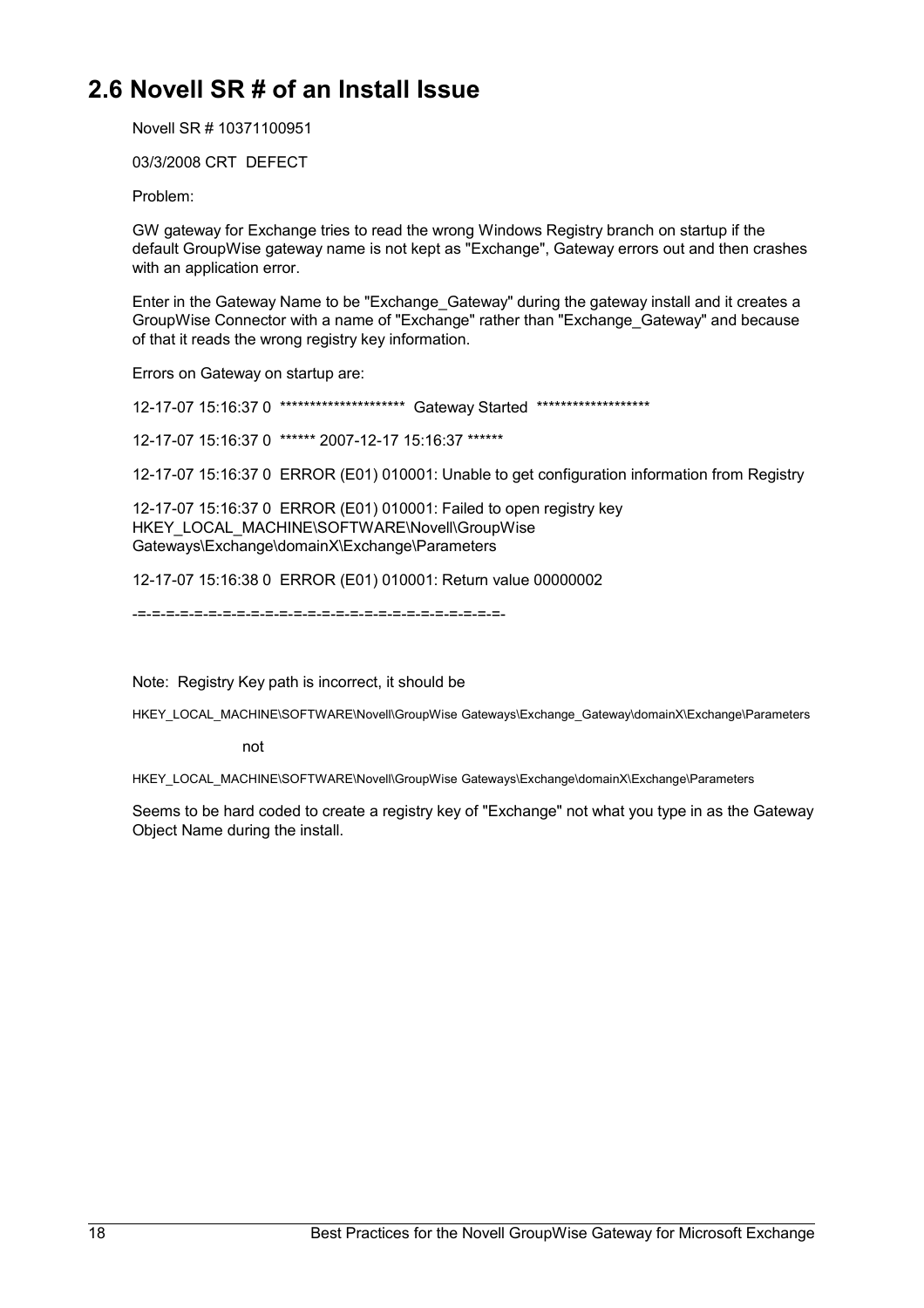# <span id="page-20-1"></span><span id="page-20-0"></span>**3 Novell TID 7001367**

## **How to Install the GroupWise Gateway for Microsoft Exchange**

This document **(7001367)** *is provided subject to the [disclaimer](#page-20-1) at the end of this document.*

### **Environment**

Novell GroupWise Gateway - 7.x Gateway for MS Exchange Novell GroupWise 7

### **Situation**

GroupWise Gateway for Microsoft Exchange Install fails to result in working Gateway GroupWise Gateway for Microsoft Exchange Service will not start ERROR: "1503: The Service did not respond or the start or control request in a timely fashion." ERROR: "ERROR (E01) 010012: Unable to get configuration information from the **MAPI Session** ERROR: "ERROR (E01) 010012 MAPI code: 11D" ERROR: "ERROR (E01) 0323004 - Unable to bind to the Gateway Object"

### **Resolution**

This document is designed to aid in a successful install of the GroupWise Gateway for Microsoft Exchange in regards to "How to Set Rights for Windows users to install and run the Gateway."

The install and configure documentation should be followed in addition to this TID. GroupWise GateWay Documentation http://www.novell.com/documentation/gwgateways/index.html

The document does not include installation of the Free busy search components. At the time of writting the GroupWise Gateway for Microsoft Exchange is not intended to be used with Exchange 2007. Installing the Gateway on a Exchange 2003 server in an Exchange 2007 environment appears to be a valid work-around for using the gateway in an Exchange 2007 environment.

Install the latest version of the Gateway software. The latest version can be obtained by calling support. The files can be obtained by opening a service request with support. If no additional support is required the service request may be closed at no additional charge.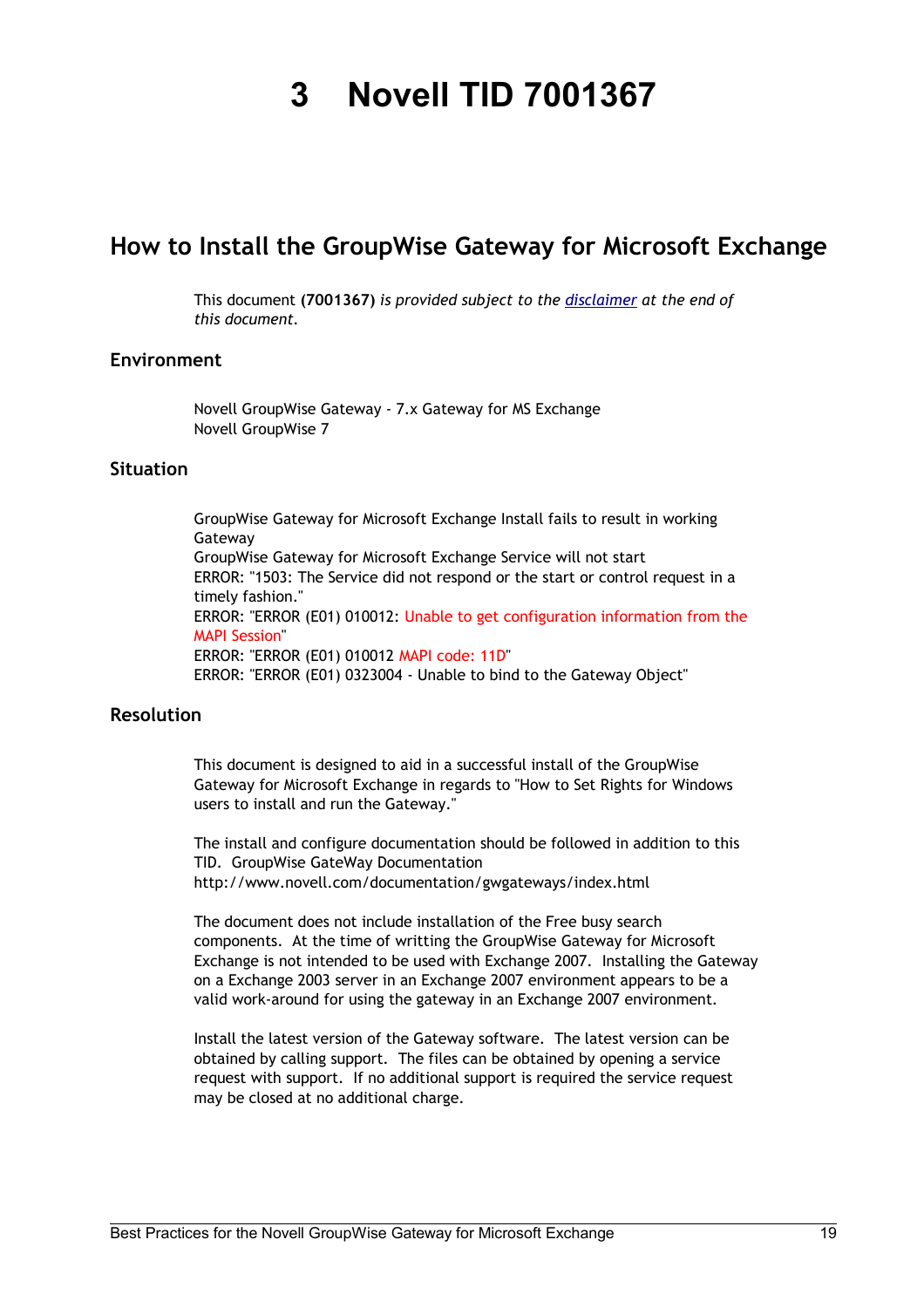### **Assumptions about the server where the Gateway will be installed:**

Novell Client is installed Authenticated to Edirectory as Admin ConsoleOne is installed Active directory Users and Computers in installed Exchange system manager is installed AdsiEdit is installed (possibly not needed)

The install / running of the GroupWise gateway for Microsoft Exchange has been complicated, and usually requires additional attention to rights as a result of change made in Exchange More information about this change can be noted at http://support.microsoft.com/kb/895949 "Send As" permission behavior change in Exchange 2003.

### **Preliminary Step to take to insure success before installing the Gateway:**

- 1. Check for the existance of Gwise address space on current policy and remove. Find Policy in Exchange system manager | go to properties | remove any old Gwise address space and apply the policy to remove address space from invidual users. Check individual users that the Gwise address space was remove.
- 2. Find and remove all Gwproxy.dll on all Exchange servers. Delete gwproxy.dll from Program Files\Exchsrvr\address\gwise\i386 directory on ALL Exchange servers. If the file will not delete you may have to stop Exchange services.
- 3. Enable the hidden security tab at the top of the Exchange Org to assist in checking for proper rights needed to run the gateway. The following document will assist in enabling the security tab: http://support.microsoft.com/?id=259221
- 4. Create a user to run the Gateway service and remove his membership to groups not needed. IE: remove membership to "users group" as well as any other groups that are not needed. To remove and add membership to a user go to Active directory Users and Computers | properties of the user | membership tab.
- 5. (VERY IMPORTANT) Add group membership for user used to install the gateway as well as the user used to run the gateway rights to the following groups: Domain admins, Schema admins, Enterprise admins, Exchange Domain Servers
- 6. (VERY IMPORTANT) Use the hidden security tab to verify that the Installer user and the Service Runner user do not have deny rights set to the "send as" and "receive as" attributes. Go to Exchange system manager at the top of the Org | right click and see the new security tab we enabled in Step 3. Check each group the installer and runner are a members of and remove deny attributes from the "send as and receive as" check boxes. If the groups are not visible in the Top portion of the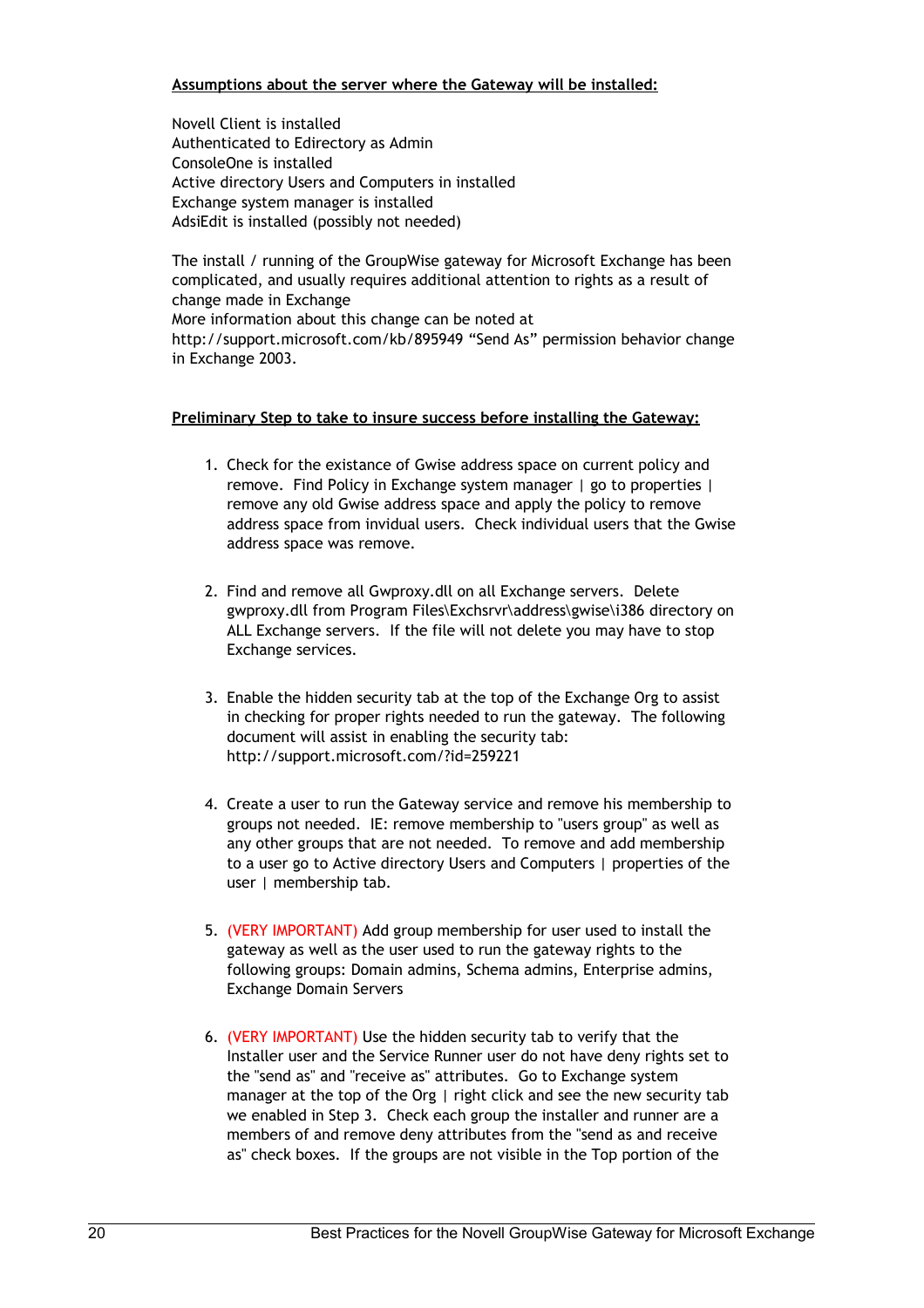properties page use the ADD button to add the group | highlight the user and check the "send as" and "receive as" rights.

- 7. Follow the Install and configure documentation for the GateWay http://www.novell.com/documentation/gwgateways/index.html
- 8. Run the Install for the Gateway.
- 9. If the gateway fails to start, it is usually an issue with "send as" and "receive as" set to deny. (VERY TRUE) Use ADSIedit.mcs to find a possible deny that is not visible in Step 6. To launch ADSIedit go to Start | run | type ADSIeit.msc (If needed you can install ADSEedit using the following URL suggestions http://technet.microsoft.com/enus/library/cc773354.aspx )

**NOTE:** Use ADSIedit carefully. The goal is to check and set a deny / allow right for the above groups and users. Contact Microsoft support for information regarding the use of this tool.

Using ADSIedit to find Denys to the Mail Store that are not allowing the user to run the gateway:

Set all "Send as and Receive as" rights for the above users and groups to allow. There cannot be any deny on the "Send as and Receive as" for the above groups or users. Not even if the deny is inherited (greyed out.)

- 1. Go into ADSIedit by going to Start | run | type ADSIeit.msc
- 2. Expand the Configuration Container
- 3. Drill down to Configuration/Services/Microsoft Exchange/First Organization/Administrative Groups/First Administrative Group/Servers/Exchange/information Store/First Storage Group/ and not the mail store.
- 4. Right click the mail store object in the right hand window of Adsiedit and go to security tab.
- 5. Check "Send as and Receive as" and change any Deny to an allow right for the above users and groups.
- 6. A Grey check mark set to Deny indicates the right is inherited from above the current container.
- 7. Walk up the Tree of containers checking at each section to insure the "Send as and Recieve as" is set to allow for the users and groups noted above. **NOTE:** The most common hidden deny that needs to be removed is found for the Exchange Domains Servers Group and at the Servers Container.